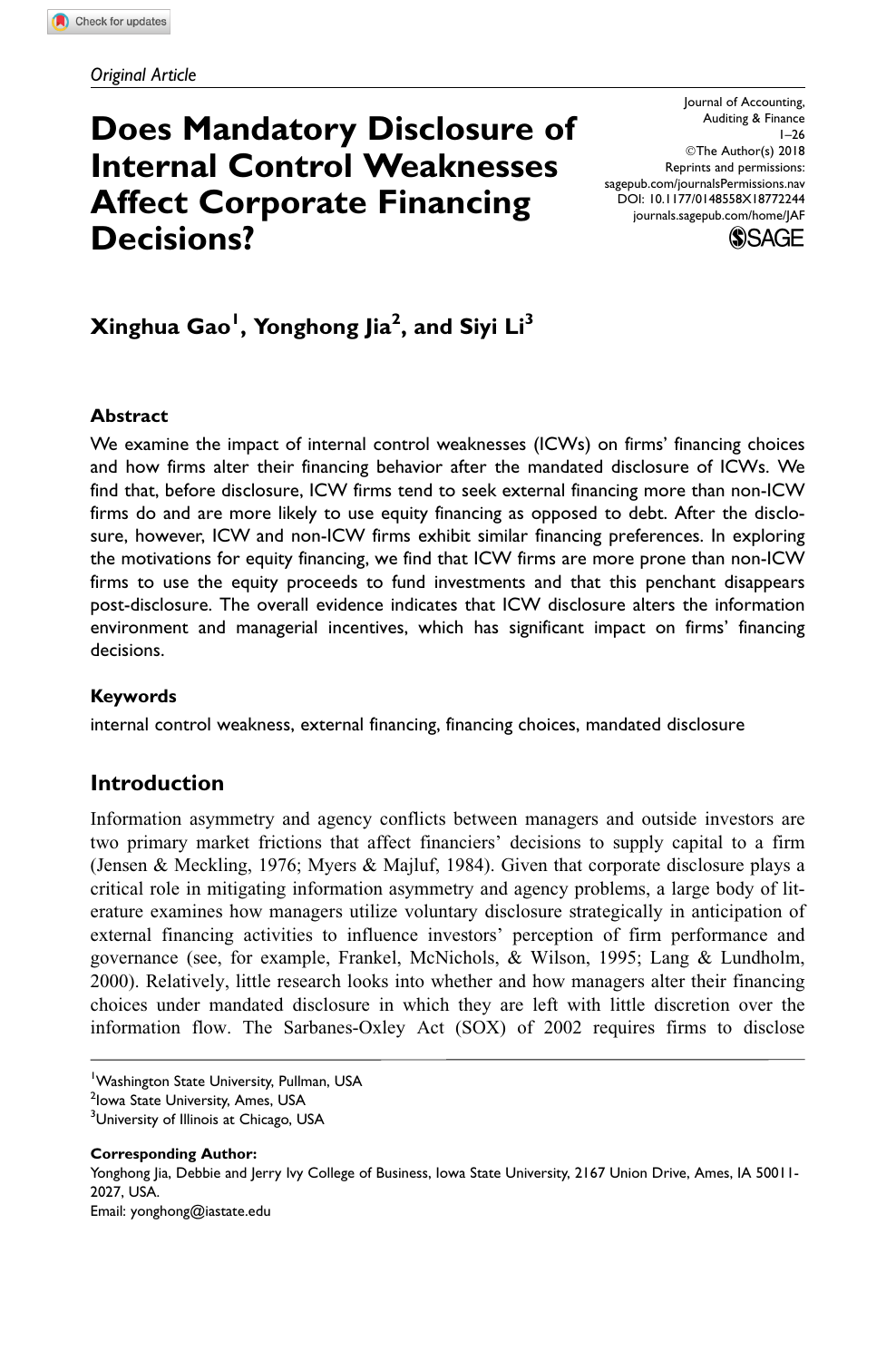material weaknesses in their internal control systems, and this mandatory disclosure limits managerial discretion over influencing the mix of information available to investors. In this study, we investigate how managers adjust their firms' debt-equity choices after the mandated disclosure of internal control weaknesses (ICWs).

To address our research question, we employ a comparison method, similar to Hope and Thomas (2008), by examining how ICW firms differ from non-ICW firms in terms of financing pre-disclosure and whether these differences persist post-disclosure.<sup>1</sup> We construct two samples to operationalize the comparison. The predisclosure sample spans from 2000 to 2002 (financing period) with firms having Section 404 reports filed between November 15, 2004 and December 31, 2005 (disclosure period).<sup>2</sup> We follow Doyle, Ge, and McVay (2007b) to determine the internal control status of firms in the pre-disclosure sample by assuming that a firm that discloses at least one material weakness during the disclosure period has ICWs during the financing period.<sup>3</sup> For the post-disclosure sample, we focus on firms disclosing ICWs for the first time under Section 404 between 2004 and 2008 and examine their financing decisions following the initial disclosure.

Given that the disclosure of ICWs causes both shareholders and debtholders to priceprotect themselves by charging higher risk premiums (e.g., Ashbaugh-Skaife, Collins, Kinney, & LaFond, 2009; Dhaliwal, Hogan, Trezevant, & Wilkins, 2011), we first examine whether the ICW disclosure adversely affects firms' access to external financing (debt and equity). Our empirical results indicate that ICW firms are more inclined to raise external capital than non-ICW firms before the disclosure, but they behave similarly as regards the size and frequency of external financing post-disclosure. This finding suggests that increased costs of capital do not hinder ICW firms' access to capital markets. Instead, the disclosure dampens the pre-disclosure desire for external capital shown by ICW firms.

We then compare ICW firms' debt-equity choices with those of non-ICW firms both pre- and post-disclosure. Firms' decisions on debt versus equity financing depend not only on price terms but also on managerial incentives. Shareholders are more sensitive to information asymmetry than debtholders, as they bear the firms' ultimate risk and have limited means to monitor managers. The pecking order theory predicts that managers refrain from issuing equity when facing severe information asymmetry, due to particularly high costs of equity capital (Lucas & McDonald, 1990; Myers & Majluf, 1984). With respect to managerial incentives, Jensen and Meckling (1976) and Zwiebel (1996) argue that managers, in the absence of discipline, tend to steer away from debt given the performance pressure from periodic payments under debt contracts and close monitoring from debtholders. The perceived information asymmetry in ICW firms is not necessarily high before outsiders become aware of the existence of internal control problems, but the lack of effective monitoring in internal control systems provides plenty of leeway for managers to incorporate personal preferences into financing choices. Hence, we predict that ICW firms prefer equity to debt financing relative to non-ICW firms pre-disclosure. After the public disclosure of ICWs, which tends to increase the perceived information asymmetry and prompts closer monitoring from boards of directors and outside shareholders, we expect a wane in ICW firms' preference for equity financing.

Consistent with our predictions, we find that, pre-disclosure, ICW firms prefer equity as opposed to debt, compared with non-ICW firms. The impact of ICWs on firms' financing choices is economically meaningful in terms of financing size and frequency. More importantly, we find that the ICW firms' preference for equity disappears after the public notice of internal control problems, suggesting that the disclosure induces these firms to behave like their non-ICW peers in respect of financing choices. This finding parallels that of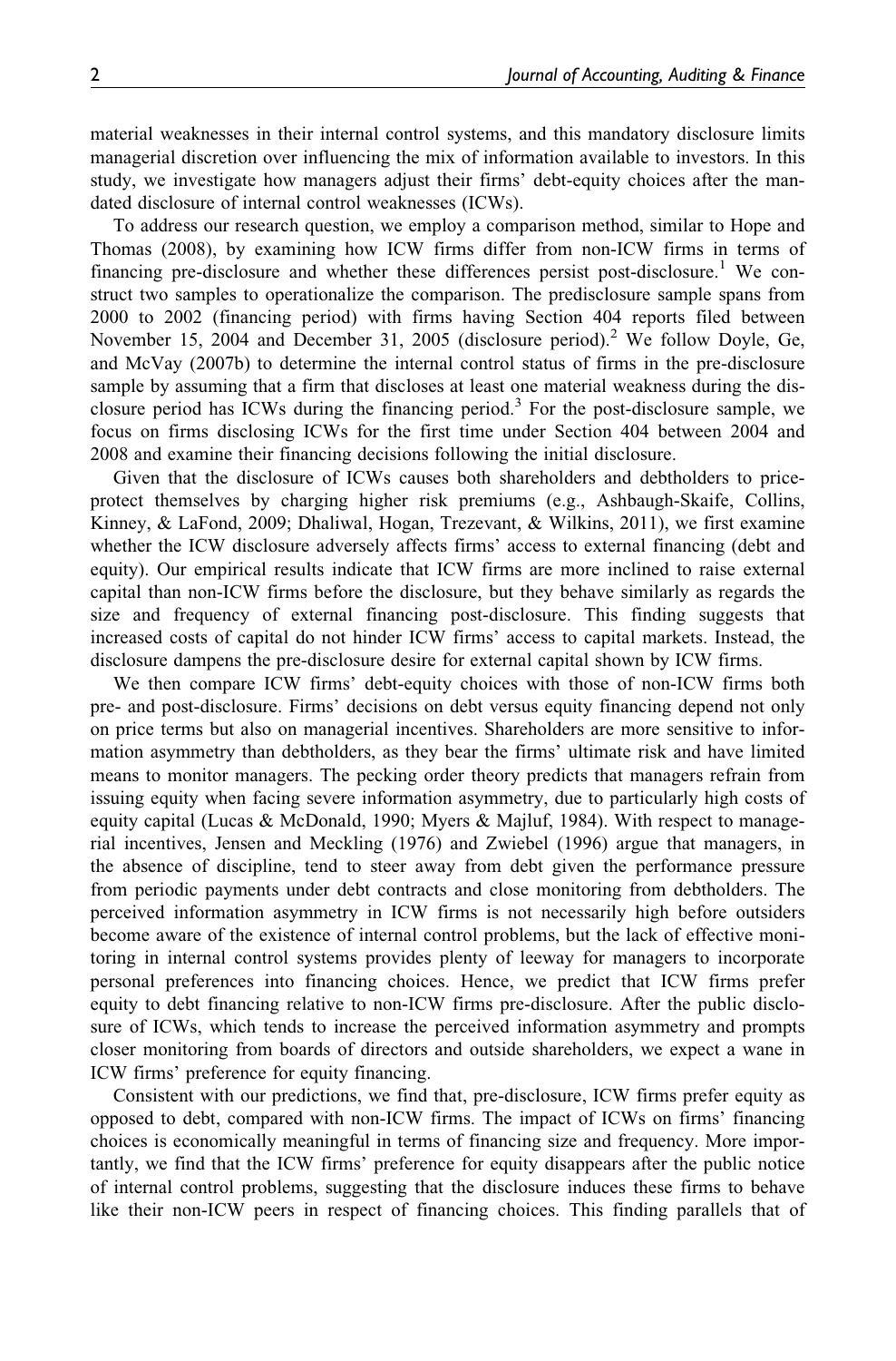Cheng, Dhaliwal, and Zhang (2013), who find that ICW firms' investment inefficiency relative to non-ICW firms vanishes after disclosure. Further analyses reveal that firms with company-level ICWs and firms with account-level ICWs both exhibit pre-disclosure preference for equity over debt, but only firms with company-level ICWs reverse this preference post-disclosure, indicating a greater disclosure effect on firms with severe ICWs. Our inferences are not sensitive to the controls for restatement effect and endogeneity of internal control quality. Other robustness checks show that the disclosure effect is not distinguishable from remediation effect, not transient, and not due to the drastic market movements during the 2007-2008 financial crisis.

To illuminate ICW firms' motives to take on greater equity financing pre-disclosure, we examine the use of issue proceeds. We find that ICW firms are more likely than non-ICW firms to use equity proceeds to finance investments. Interestingly, the difference disappears after the disclosure. These results suggest that ICW firms lavish investments with equity proceeds and the ICW disclosure induces a moratorium on the practice.

Our study complements the research examining the relation between ICWs and cost of capital but differs in that we examine firms' financing choices rather than financing costs. Several studies find that a firm's credit spread on publicly traded debt, loan spreads, and cost of equity increases if it discloses a material weakness (Ashbaugh-Skaife et al., 2009; Dhaliwal et al., 2011; Gao & Jia, 2017; J.-B. Kim, Song, & Zhang, 2011). These findings, albeit substantial, do not naturally predict debt-equity choices. First, increases in the cost of both debt and equity post-disclosure do not tell which type of capital is preferable even in price terms. Second, these studies address only the price terms of external financing, though firms' financing choices are also affected by managerial incentives. Third, the incomparability of samples across these studies makes it difficult to evaluate directly the cost of different types of capital across firms.<sup>4</sup>

Our study also adds to the research that examines various market frictions affecting firms' financing choices. For example, Chang, Dasgupta, and Hilary (2006, 2009) find that firms with less analyst coverage and non-Big N auditors are less likely to take equity financing due to high information asymmetry. Chen, Cheng, and Lo (2013) examine the effect of accounting credibility on firms' external financing choices and find that firms decrease their reliance on equity financing after accounting restatements. Our study differs from Chen et al. (2013) in several important respects, including the setting, the scope of analysis, and the main findings. Chen et al. (2013) focus on changes in firms' external financing choices in response to the announcement of restatements and find that restatements have a detrimental effect by reducing firms' financing flexibility evidenced by a declining level of external financing and greater reliance on debt. In contrast, we study the effects of both ICW and ICW disclosure on external financing choices by examining both pre- and post-ICW disclosure financing behaviors and we document a beneficial role of the ICW disclosure: Pre-disclosure, ICW firms have an unusual propensity to seek external financing—equity in particular—and the disclosure brings them back to normal, so that they exhibit financing behaviors similar to those of their non-ICW counterparts.

To the best of our knowledge, our study is the first to present a complete link from information environment to external financing and to the use of proceeds, adding to the understanding of how information transparency affects firm investment. Biddle, Hilary, and Verdi (2009) and Cheng et al. (2013) document that poor accounting information quality results in inefficient investment. Harris and Raviv (1996) argue that, to understand firms' investment behavior, one must consider both the process by which external capital is raised and that by which it is used. Our evidence suggests that the documented link between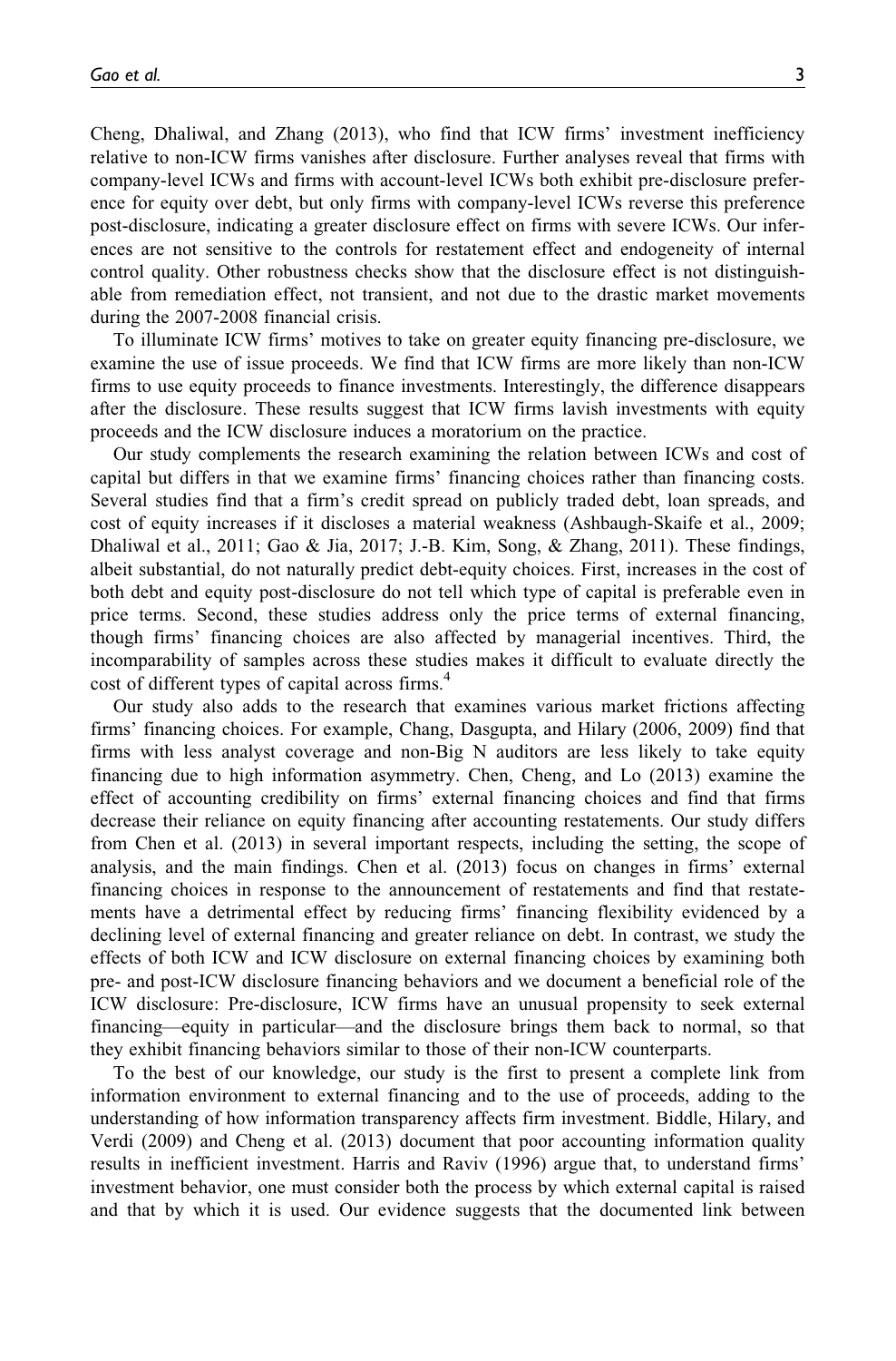accounting information and investment efficiency arises from managers with informational advantage taking on greater equity financing and then overinvesting the proceeds.

#### Literature Review and Hypothesis Development

The debt-equity choice has long been a critical corporate financing decision. Price terms and managerial incentives contribute to the decision. The information risk perceived by financiers is found to largely determine price terms. Stockholders have the residual claim on firms' resources and bear the ultimate risk. Compared with debtholders, they have limited ability to access private information and monitor managers. Thus, they are more sensitive to information asymmetry. In the case of severe information asymmetry, stockholders choose to price-protect themselves by charging higher risk premiums. Due to the high cost of equity, managers tend to refrain from using it when information asymmetry is high—This is the prediction of the pecking order hypothesis developed by Myers and Majluf (1984) and Lucas and McDonald (1990).

Several studies challenge the importance of information asymmetry in explaining firms' financing decisions (e.g., Fama & French, 2005; Frank & Goyal, 2003), while others provide supportive empirical evidence. For instance, given that analyst coverage and highquality audits help to reduce information asymmetry, Chang et al. (2006, 2009) find that firms covered by fewer analysts or audited by non-Big N accounting firms are less likely to issue equity as opposed to debt. Extending the argument that financial restatements impair accounting credibility, Chen et al. (2013) find that restating firms substantially reduce external financing and rely more on debt and less on equity.

Managers' personal incentives may also affect firm financing choices. Regular payments of interest under debt contracts reduce the free cash flow at managers' discretion and impose performance pressure (Stulz, 1990). In addition, debtholders can employ debt covenants and other provisions to enforce close monitoring. Accordingly, Jensen and Meckling (1976) argue that managers, in the absence of discipline, have a tendency to shy away from debt to avoid periodic payments, performance pressure, and regular monitoring. Jung, Kim, and Stulz (1996) show empirically that a significant portion of equity issuers are firms with poor growth opportunities that should have issued debt, and these firms invest more than similar firms that issue debt.

Admittedly, ICWs are associated with lower reporting quality, as weak internal control induces unintentional errors and facilitates accounting manipulations. Doyle et al. (2007b), for example, find that firms with weak internal controls have lower earnings quality, proxied by abnormal accruals. Outside investors, however, may not be able to correctly interpret the meaning of discretionary accruals without knowledge of firms' internal controls. As defined by Dechow, Ge, and Schrand (2010), the meaning and measures of earnings quality are ''contingent on the decision context.'' On one hand, discretionary accruals can proxy for earnings management; on the other hand, they are viewed as a signal to convey managers' private information about firm prospects (e.g., Chaney & Lewis, 1995; Subramanyam, 1996). In other words, despite low-quality abnormal accruals, the perceived information risk of ICW firms may not necessarily be high before ICWs are made known to the public. This is supported by Dhaliwal et al. (2011), J.-B. Kim et al. (2011), Ashbaugh-Skaife et al. (2009), and Gao and Jia (2017) who find that perceived information risk increases only after ICWs are disclosed.

Indeed, the information argument per se does not predict that ICW firms will take on more equity, but it does suggest that ICW firms will not take on more debt as, accordingly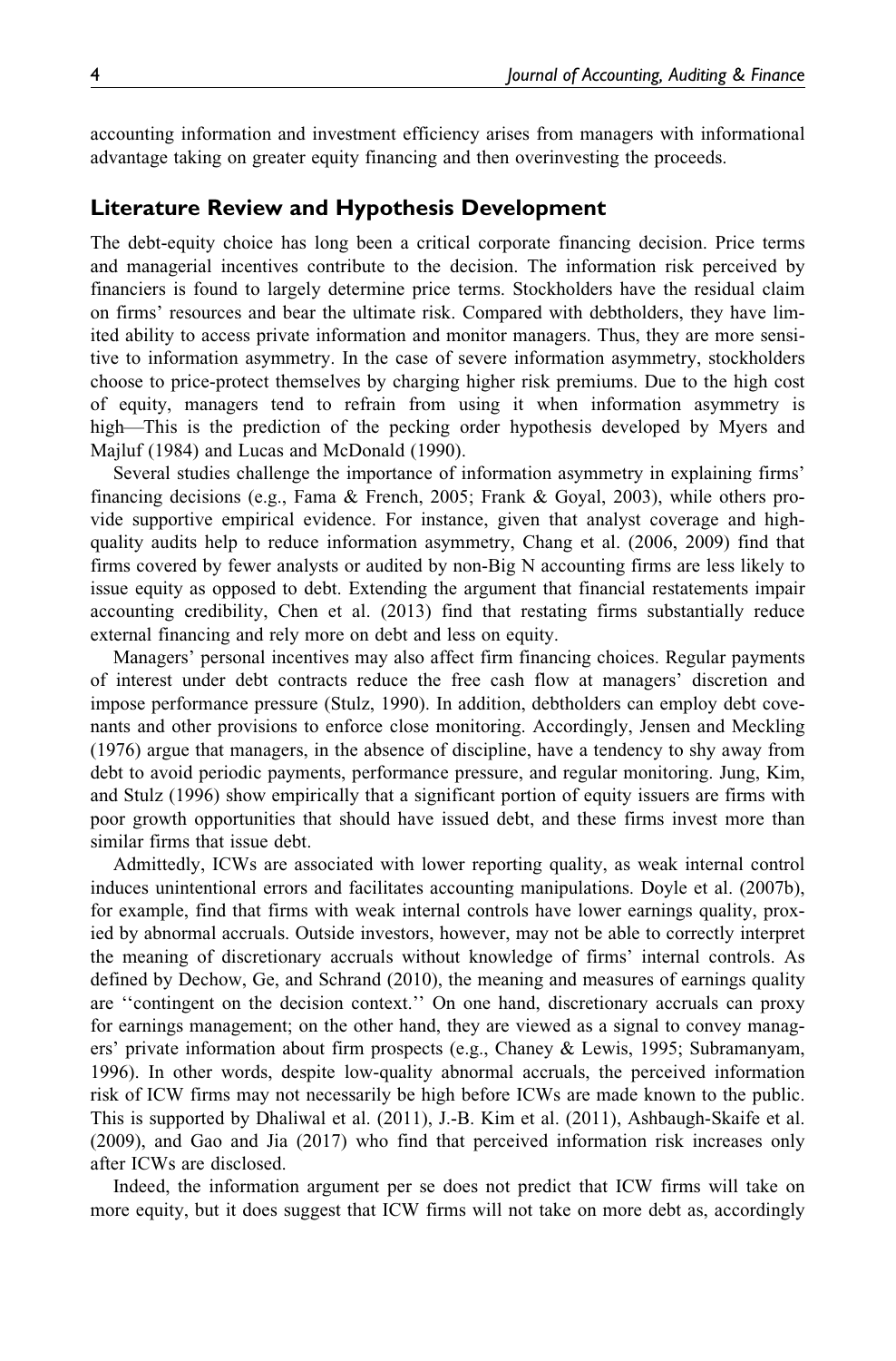to the pecking order theory, firms prefer debt when information asymmetry is high. Another important factor coming into play is the lack of effective monitoring or weak controls in ICW firms. Hoitash, Hoitash, and Bedard (2009) find that firms with weak internal controls generally have weak governance. Gao and Jia (2016) document that inadequate internal checks and balances facilitate management extraction of private benefits associated with cash. Cheng et al. (2013) provide empirical evidence that greater moral hazard problems in ICW firms cause inefficient investment. D'Mello, Gao and Jia (2017) report that ICWs exacerbate the two-tiered agency problems in multi-segment firms. The lack of effective controls allows managers to incorporate their personal preferences into firms' financing decisions by dodging debt to avoid debt restrictions. Thus, we predict that, pre-disclosure, ICW firms will prefer equity over debt, relative to non-ICW firms.

After ICW disclosure, investors, realizing they may have received inaccurate information, reevaluate firms' information risk and uncertainties. The perceived information asymmetry surrounding these disclosing firms shoots up. As mentioned earlier, studies examining the association between ICW disclosures and cost of capital support this argument by showing that ICW disclosures convey new information about firms' information risk. A series of changes also take place after the disclosure. Public awareness of firms' internal control problems may prompt boards of directors and investors to reassess the risk and enhance oversight of management (Hoitash et al., 2009; Singer & You, 2011). Disclosure also draws attention of market intermediaries such as analysts and credit-rating agencies, inducing greater external monitoring. The heightened monitoring, in turn, helps to prevent managers from favoring their interests over those of outside investors (Lobo  $\&$ Zhou, 2010). Accordingly, we expect ICW firms' greater reliance on equity, compared with non-ICW firms, to taper off after the ICW disclosure.

#### Sample, Descriptive Statistics, and Research Design

#### Sample Construction

We obtain financial data from the Compustat annual files, stock price and return information from the Center for Research in Security Prices (CRSP) files, and internal control information from the AuditAnalytics database. We focus on Section 404 disclosures and exclude financial firms and utilities because their financing policies may differ significantly from those of industrial companies. We require a firm to have nonmissing data on the sale and purchase of common and preferred stocks (to determine equity financing) or long-term debt issuance and reduction and change in current debt (to determine debt financing) so that we can ascertain financing status. To be included in the sample, a firm-year observation also must have either equity financing or debt financing and nonmissing information on control variables for regression analyses of debt-equity choice. The number of observations may differ in our analyses, depending on the data availability of variables included in the regressions.

To investigate whether ICW firms differ pre-disclosure from non-ICW firms in financing choices and act similarly post-disclosure, we construct two distinctive samples. For the pre-disclosure sample, the financing period spans from 2000 to 2002 and the disclosure period from November 15, 2004 (the effective date of Section 404) to December 31, 2005. We start with identifying firms that file Section 404 reports during the disclosure period and obtain an initial sample of 3,719 firms (excluding 69 firms that make multiple disclosures). By merging with Compustat and CRSP in the financing period, we obtain a total of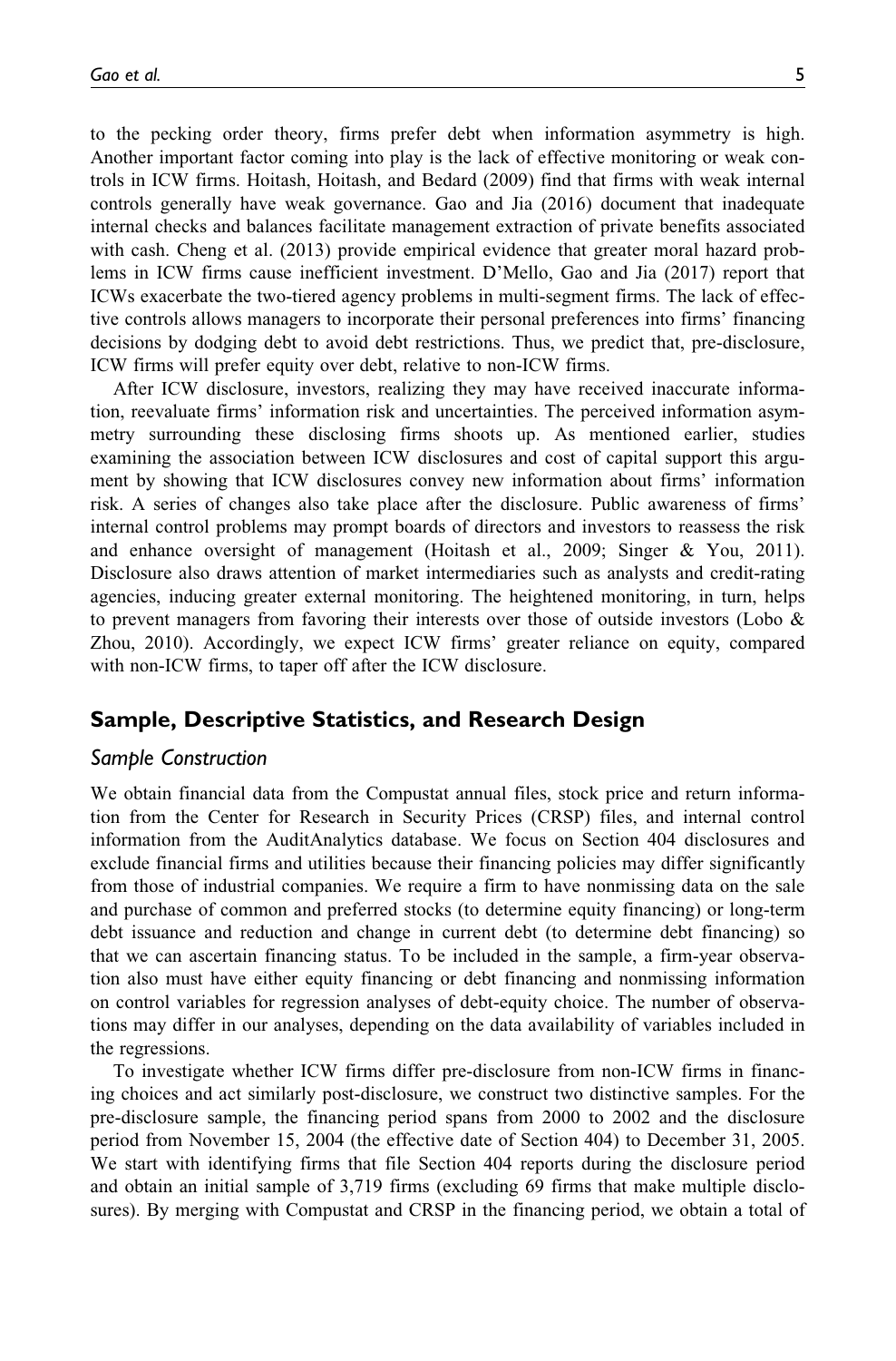Table 1. Sample Selection.

Panel A: Pre-Disclosure Sample.

| Firms that disclose Section 404 report from November 15, 2004 to December 30, 2005 | 3.719 |
|------------------------------------------------------------------------------------|-------|
| Firm-years after merging with Compustat/CRSP from 2000 to 2002                     | 6.359 |
| After requesting data availability                                                 | 1.964 |
| Firms with ICWs                                                                    | 350   |
| Control firms without ICWs                                                         | 350   |
| Total sample                                                                       | 700   |
| Panel B: Post-Disclosure Sample.                                                   |       |

| Firm-years disclosing ICWs under Section 404 from 2004 to 2008 | 2.062 |
|----------------------------------------------------------------|-------|
| After keeping the first ICW disclosure                         | 1.377 |
| After removing firms disclosing ICWs before November 15, 2004  | 1.253 |
| After merging with Compustat/CRSP I year after ICW disclosure  | 742   |
| After requesting data availability                             | 135   |
| Control firms never disclosing ICWs                            | 135   |
| Total sample                                                   | 270   |

Note. CRSP = Center for Research in Security Prices; ICWs = internal control weaknesses.

6,359 firm-years. After applying the restrictions mentioned earlier, we are left with 1,964 firm-year observations. We follow Doyle, Ge, and McVay (2007a) to determine firm internal control over financial reporting (ICFR) status by assuming that firms that disclose at least one material weakness in the disclosure period have ICWs in the financing period.<sup>5</sup>

ICW firms may differ from non-ICW firms in a number of ways such as industry membership, firm size, performance, and financial resources (Doyle et al., 2007a). To ensure that it is not these differences that drive the differing financing policies, we follow Chen et al. (2013) and match each ICW firm with a non-ICW firm based on industry, firm size, and performance in the same year. Specifically, we require a control firm to have (a) the same two-digit SIC code, (b) a size difference less than 10%, and (c) the closest performance measure relative to an ICW firm. The performance measure is calculated as the average rank of return on assets, Altman's (1968) Z-score and market-to-book. Our final pre-disclosure sample includes 350 pairs of ICW, and non-ICW firms.

For the post-disclosure sample, we focus on firms disclosing ICWs under Section 404 for the first time from 2004 to 2008 and firms never disclosing ICWs in the same period. We first identify 2,062 firm-years that disclose ICWs from 2004 to 2008. After requiring the first ICW disclosure and excluding firms that disclose ICWs under Section 302 before November 15, 2004, we are left with 1,253 observations. We merge the dataset with Compustat and CRSP and obtain 742 firm-years, of which 135 have available data for debt-equity regression analysis. We find a matching non-ICW firm for each ICW firm in a similar way to the pre-disclosure sample. In total, we have 270 observations in the postdisclosure sample. Table 1 details our sample selection.

For the pre-disclosure sample, we examine firm financing choices from 2000 to 2002 and their use of equity proceeds 2 years following offerings. For the post-disclosure sample, we examine firms' financing choices 1 year after the ICW disclosure and the use of equity proceeds 2 years following offerings. Hence, our pre-disclosure sample covers 2000 through 2004 and post-disclosure sample 2005 through 2011. Figure 1 depicts the timeline for both pre- and post-disclosure samples.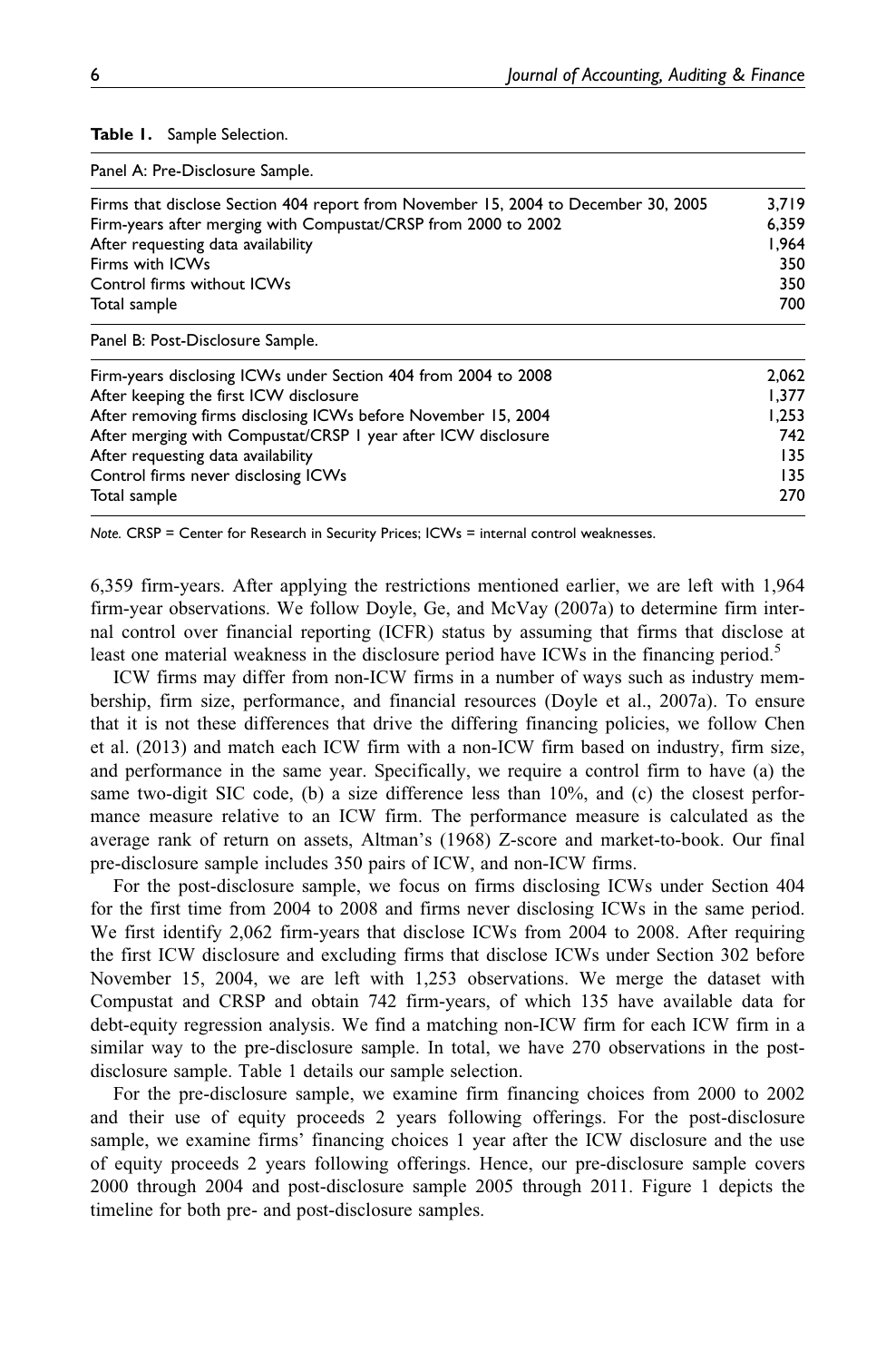





To provide evidence on whether the ICW disclosure affects firms' financing choices, we examine how ICW firms behave differently than non-ICW firms before the ICW disclosure and whether the differences continue to exist after the disclosure. The comparisons over the same period help to ensure that our results are not driven by temporal shifts in financing markets. Also, the financing period for the pre-disclosure sample preceding the effective date of Section 404 serves to avoid capturing the effect on firms' financing choices of potential managerial opportunism in anticipation of the SOX disclosure requirement (i.e., managers may act opportunistically on the upcoming ICW disclosure by raising large amounts of equity capital before the disclosure). Moreover, the non-overlapping between the pre-disclosure and post-disclosure samples provides a relatively straightforward and nonconfounding setting to study the impact of ICW disclosure on the use of equity issue proceeds, as we examine the use of proceeds over 2 years following equity offerings. $6$ 

#### Summary Statistics

Table 2, Panel A reports summary statistics of the pre- and post-disclosure samples. For the pre-disclosure sample, the market-to-book ratio averages 2.55, asset tangibility 0.24, leverage ratio 0.27, and return on total assets 0.04. Around 25% of the firms have access to public debt markets, proxied by having a credit rating. The average number of analysts covering each firm is 8.06, and average firm age is 12.23. For the post-disclosure sample, the market-to-book ratio is 2.21, asset tangibility 0.23, leverage ratio 0.30, return on assets 0.04, and firm age 15. Around 30% of the firms have a credit rating; average analyst coverage is 8.52.

Panel B of Table 2 reports the comparison of ICW and non-ICW firm characteristics in both periods. For the pre-disclosure sample, the ICW firms are very similar to the matching non-ICW firms, and the differences in firm characteristics are generally not significant except for firm age and R&D expense. We find a similar situation for the post-disclosure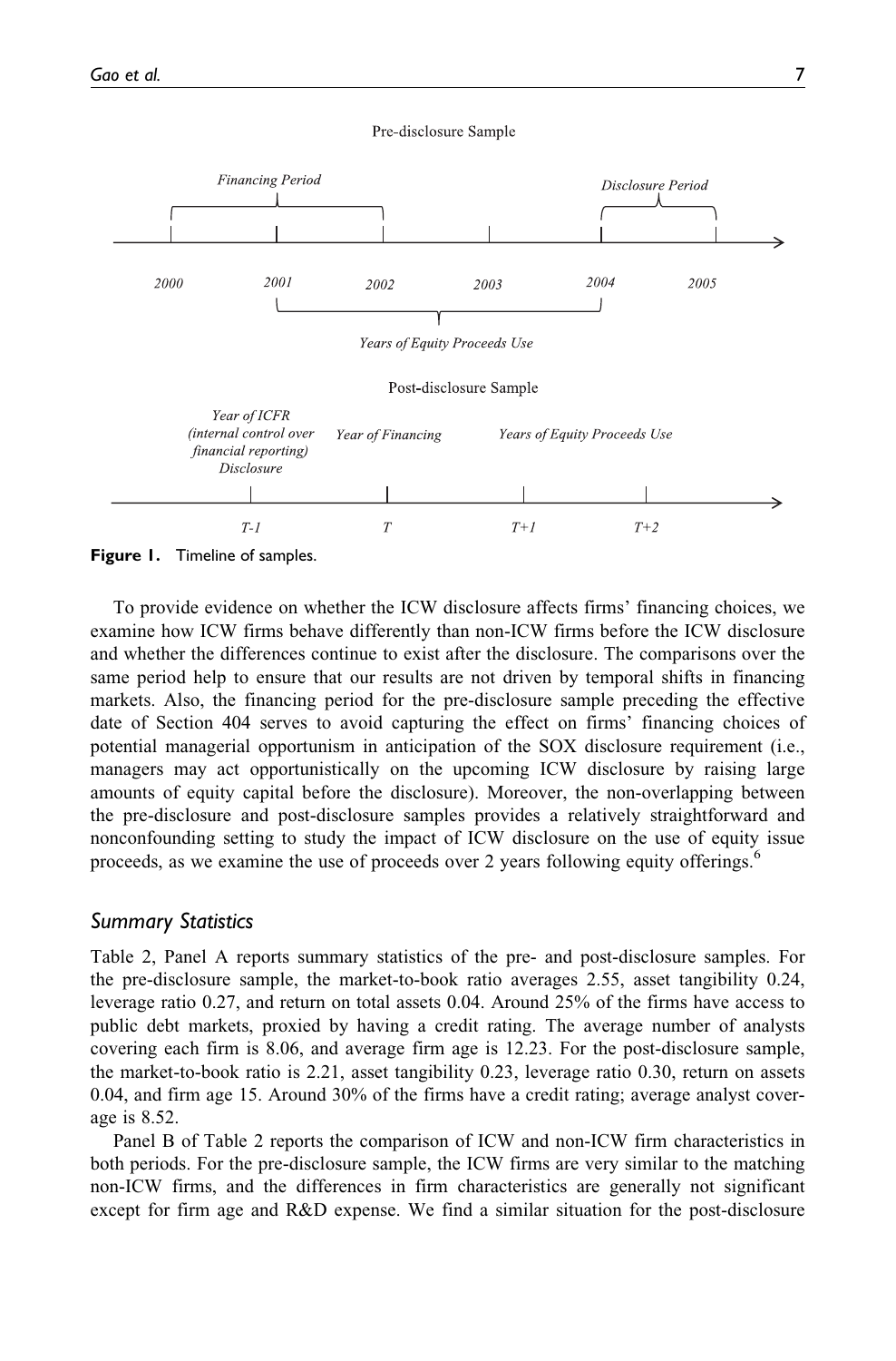| Panel A: Summary Statistics. |        |                       |        |                                       |        |        |
|------------------------------|--------|-----------------------|--------|---------------------------------------|--------|--------|
|                              |        | Pre-disclosure sample |        | Post-disclosure sample<br>$(n = 270)$ |        |        |
|                              |        | $(n = 700)$           |        |                                       |        |        |
| Variable                     | M      | Median                | SD     | M                                     | Median | SD     |
| AT                           | 5.654  | 5.621                 | 1.524  | 6.120                                 | 6.021  | I.436  |
| FirmAge                      | 12.231 | 7.000                 | 12.170 | 15.348                                | 11.000 | 10.925 |
| <b>MTB</b>                   | 2.548  | 1.787                 | 2.385  | 2.206                                 | 1.851  | 1.455  |
| <b>RDS</b>                   | 0.347  | 0.035                 | 1.232  | 0.552                                 | 0.020  | 1.902  |
| <b>Tangibility</b>           | 0.242  | 0.158                 | 0.222  | 0.234                                 | 0.136  | 0.236  |
| <b>ROA</b>                   | 0.039  | 0.106                 | 0.235  | 0.042                                 | 0.104  | 0.200  |
| <b>ZSCORE</b>                | 0.531  | 1.281                 | 3.174  | 0.210                                 | 1.052  | 3.598  |
| CreRating                    | 0.253  | 0.000                 | 0.435  | 0.304                                 | 0.000  | 0.461  |
| Leverage                     | 0.270  | 0.234                 | 0.273  | 0.297                                 | 0.272  | 0.243  |
| Div                          | 0.003  | 0.000                 | 0.011  | 0.003                                 | 0.000  | 0.008  |
| Analyst                      | 8.063  | 6.000                 | 6.471  | 8.519                                 | 7.000  | 6.419  |
| BigN                         | 0.969  | 1.000                 | 0.175  | 0.826                                 | 1.000  | 0.380  |
| <b>Turnover</b>              | 0.002  | 0.001                 | 0.002  | 0.002                                 | 0.002  | 0.002  |
| Ret                          | 0.462  | 0.095                 | 1.125  | 0.110                                 | 0.067  | 0.458  |
| MTRB                         | 0.267  | 0.323                 | 0.097  | 0.269                                 | 0.328  | 0.106  |

#### Table 2. Descriptive Statistics.

Panel A: Summary Statistics.

Panel B: Comparison Between ICW Firms and Non-ICW Firms.

|                    |        | Pre-disclosure sample |             |        | Post-disclosure sample |             |
|--------------------|--------|-----------------------|-------------|--------|------------------------|-------------|
|                    |        |                       | p-value     |        |                        | p-value     |
| Variable           | ICW(1) | Non-ICW (2)           | $(1) - (2)$ | ICW(3) | Non-ICW (4)            | $(3) - (4)$ |
| AT                 | 5.678  | 5.630                 | 0.678       | 6.109  | 6.132                  | 0.897       |
| FirmAge            | 13.009 | I I.454               | 0.091       | 15.162 | 15.537                 | 0.778       |
| MTB                | 2.496  | 2.601                 | 0.560       | 2.003  | 2.412                  | 0.021       |
| <b>RDS</b>         | 0.201  | 0.493                 | 0.020       | 0.452  | 0.653                  | 0.385       |
| <b>Tangibility</b> | 0.245  | 0.239                 | 0.739       | 0.225  | 0.243                  | 0.527       |
| <b>ROA</b>         | 0.051  | 0.027                 | 0.192       | 0.047  | 0.036                  | 0.635       |
| <b>ZSCORE</b>      | 0.359  | 0.703                 | 0.151       | 0.169  | 0.251                  | 0.851       |
| CreRating          | 0.251  | 0.254                 | 0.931       | 0.294  | 0.313                  | 0.731       |
| Leverage           | 0.284  | 0.255                 | 0.156       | 0.307  | 0.288                  | 0.525       |
| Div                | 0.003  | 0.003                 | 0.800       | 0.002  | 0.003                  | 0.308       |
| Analyst            | 8.283  | 7.843                 | 0.369       | 7.699  | 9.351                  | 0.034       |
| BigN               | 0.966  | 0.971                 | 0.665       | 0.801  | 0.851                  | 0.287       |
| <b>Turnover</b>    | 0.002  | 0.002                 | 0.286       | 0.002  | 0.002                  | 0.595       |
| Ret                | 0.421  | 0.503                 | 0.335       | 0.043  | 0.178                  | 0.016       |
| <b>MTRB</b>        | 0.267  | 0.268                 | 0.871       | 0.267  | 0.272                  | 0.739       |

Note. This table presents summary statistics for the pre- and post-disclosure samples (Panel A) and comparison between firms with ICWs or disclosing ICWs and firms without ICWs or never disclosing ICWs (Panel B). The pre-disclosure sample includes firm-years with external financing from 2000 to 2002, necessary information on control variables to conduct debt-equity choice analysis, and information on internal control status reported under SOX Section 404 from November 15, 2004, to December 31, 2005. The post-disclosure sample includes firms disclosing internal control weaknesses for the first time from 2004 to 2008 and firms never disclosing internal control weaknesses from 2002 to 2008 with external financing 1 year after the disclosure and necessary information on control variables to conduct debt-equity choice analysis. Variables are as defined in the appendix. SOX = Sarbanes-Oxley Act.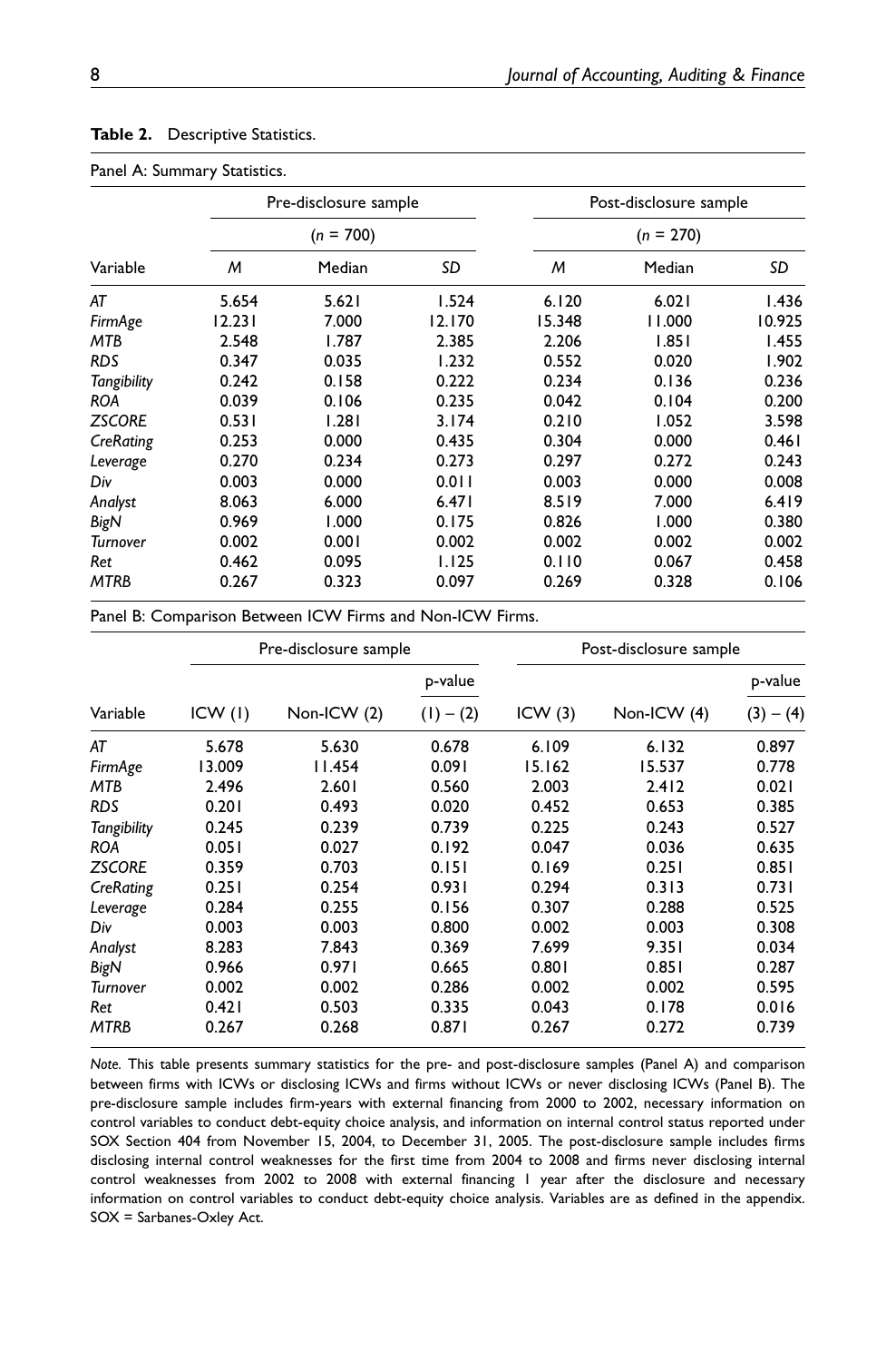sample with differences only in market-to-book, analyst coverage and stock return being statistically significant. The similarity between ICW and non-ICW control firms suggests that our matching method works effectively and helps ensure that the differential financing choices are not driven by differing firm characteristics.

#### Debt-Equity Choice Regression Model

Following Hovakimian, Hovakimian, and Tehranian (2004) and Chang et al. (2006, 2009), we use items from the statement of cash flows to determine debt financing and equity financing. A firm is considered to have debt financing if its net debt issues (long-term debt issuance – long-term debt reduction  $+$  change in current debt) in year t exceeds 5% of its total assets in year  $t - 1$ . Similarly, a firm is considered to have equity financing if its net equity issued (sale of common and preferred stock – purchase of common and preferred stock) in year t is above 5% of its total assets in year  $t - 1$ .<sup>7</sup> We focus on net financing as managers are concerned about net proceeds flowing into their firms from debt or equity issuances, and we are interested in inquiring about how managers use the net proceeds from equity offerings.

To investigate how ICWs affect firms' debt-equity choices, we examine both the likelihood of equity financing versus debt financing, and equity financing size relative to debt financing size. For the likelihood of equity financing as against debt financing, we estimate the following Logit regression resembling that used by Hovakimian et al. (2004) and Chang et al. (2006, 2009).

Prob½ - Dissuet = 1 = b<sup>0</sup> + b1ICW + b2Log AT ð Þ <sup>t</sup><sup>1</sup> + b3FirmAget<sup>1</sup> + b4MTBt<sup>1</sup> + b5RDSt<sup>1</sup> + b6RDSMist<sup>1</sup> + b7Tangibilityt<sup>1</sup> + b8ROAt<sup>1</sup> + b9ZSCOREt<sup>1</sup> + b10CreRatingt<sup>1</sup> + b11DevTgtt<sup>1</sup> + b12Divt<sup>1</sup> + b13Analystt<sup>1</sup> + b14BigNt<sup>1</sup> + b15Rett<sup>1</sup> + b16Turnovert<sup>1</sup> + b17MTRBt<sup>1</sup> + Year fixed effects + Industry fixed effects + et,

 $(1)$ 

where the dependent variable, *Dissue*, takes a value of one if a firm has net debt financing in year t and zero if it has net equity financing. We follow Chang et al. (2006, 2009) and drop firm-years that have both debt and equity financing or neither.

For the size of financing, we follow Chen et al. (2013) and use the OLS (ordinary least squares) to estimate the following regression model:

$$
DebtFinSize_t = \beta_0 + \beta_1ICW + \beta_2Log(AT_{t-1}) + \beta_3FirmAge_{t-1} + \beta_4MTB_{t-1} + \beta_5 RDS_{t-1} + \beta_6 RDS Mis_{t-1} + \beta_7 Tangibility_{t-1} + \beta_8 ROA_{t-1} + \beta_9 ZSCORE_{t-1} + \beta_{10}CreRating_{t-1} + \beta_{11} DevTgt_{t-1} + \beta_{12} Div_{t-1} + \beta_{13} Analysist_{t-1} + \beta_{14} BigN_{t-1} + \beta_{15} Ret_{t-1} + \beta_{16} Turnover_{t-1} + \beta_{17} MTRB_{t-1} + Year fixed effects + Industry fixed effects + \varepsilon_t,
$$
\n(2)

where the dependent variable,  $DebtFinSize<sub>t</sub>$ , is the ratio of net debt financing to total external financing that is the sum of debt and equity financing. Similar to Chen et al. (2013), we estimate Equation 2 only for firm-years with positive total external financing.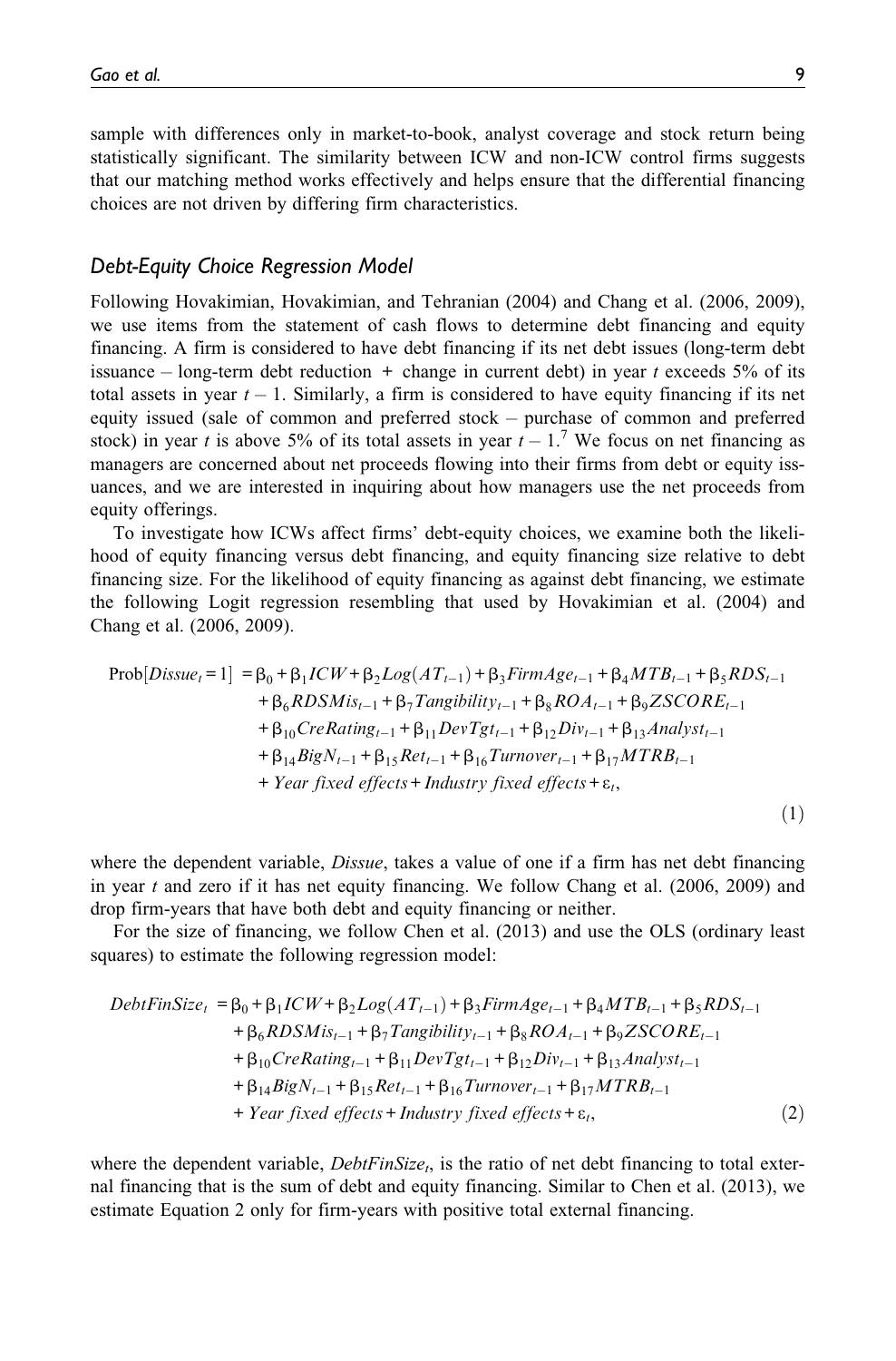We estimate Equations 1 and 2 for the pre- and post-disclosure samples separately. The main variable of interest is  $ICW$ . For the pre-disclosure sample,  $ICW$  equals one for years from 2000 to 2002 if a firm discloses at least one material weakness between November 15, 2004 and December 31, 2005, and zero otherwise. For the post-disclosure sample, ICW equals one if a firm discloses at least one material weakness in the previous year  $(t - 1)$ and zero otherwise. The coefficient on *ICW* represents incremental changes in the probability of debt financing versus equity financing in Equation 1 and incremental changes in the size of debt financing versus equity financing in Equation 2 for ICW firms relative to non-ICW firms. To support our hypotheses that ICW firms prefer equity financing to debt compared with non-ICW firms and that ICW disclosure mitigates this propensity, we expect a negative and significant coefficient on *ICW* for the pre-disclosure sample and an insignificant coefficient for the post-disclosure sample.

Because of imperfect matches, we control for a set of variables that have been shown to influence firms' financing behavior. Specifically, firms' capital structure relates to firm size, age, profitability, deviation from target debt ratio, asset tangibility, growth opportunities, financial risk, marginal tax rate, information asymmetry, and access to public debt markets. We use the book value of total assets  $(log(AT))$  to proxy for firm size, the number of years since firms entered Compustat ( $FirmAge$ ) to proxy for firm age, and the market-tobook ratio (MTB) to proxy for growth opportunities. The impact of firm size and age on financing choices is an empirical issue as, on one hand, large and mature firms tend to have lower information asymmetry and are expected to issue equity more often based on the pecking order theory of Myers and Majluf (1984), and, on the other hand, Fama and French (2005) find that most Compustat firms violate the pecking order theory. We expect a negative coefficient on MTB, as firms with greater growth opportunities are less likely to issue debt to avoid giving up valuable growth options (Myers, 1977). RDS can proxy for information asymmetry, for which a positive coefficient is predicted, and growth potential, for which a negative coefficient is expected. Therefore, the impact of R&D expense on financing choices is ambiguous. Following prior studies, we set RDS to zero if there is a missing value and denote this by a variable RDSMis.

We use return on assets (*ROA*) to proxy for profitability, Altman's (1968) unleveraged Z-score (ZSCORE) to measure financial risk and constraints, and the ratio of net property, plant, and equipment to total assets (Tangibility) to gauge asset tangibility. While some studies suggest that firms tend to rely less on debt financing when performance is poor or financial distress risk is high (e.g., Fama & French, 2002), others argue that these firms are less likely to use equity financing due to greater information asymmetry (e.g., Hayn, 1995). Because firms are found to use more debt if they have access to public debt markets (Faulkender & Petersen, 2006), we include an indicator variable, CreRating, as a proxy for firms' access to bond markets. The trade-off theory suggests that the change in leverage level is affected by whether the firm deviates from its target debt ratio (e.g., Marsh, 1982). We estimate a regression of debt ratio (long-term debt  $+$  short-term debt) / (total assets – book value of equity + market value of equity) in year  $t - 1$  on the same control variables in Equation 1 over the period 2000 to 2009 and treat the predicted value from this regression as the target debt ratio. The difference between actual debt ratio and the target is thus the deviation from the target ( $DevTgt$ ).

We control for firm dividends  $(Div)$  because corporate payout policy is related to its capital structure. Chang et al. (2006, 2009) find that auditor quality and analyst coverage reduce information asymmetry, which in turn affects firms' financing choices. We include in the regressions an indicator variable, *BigN*, to control for auditor quality, and the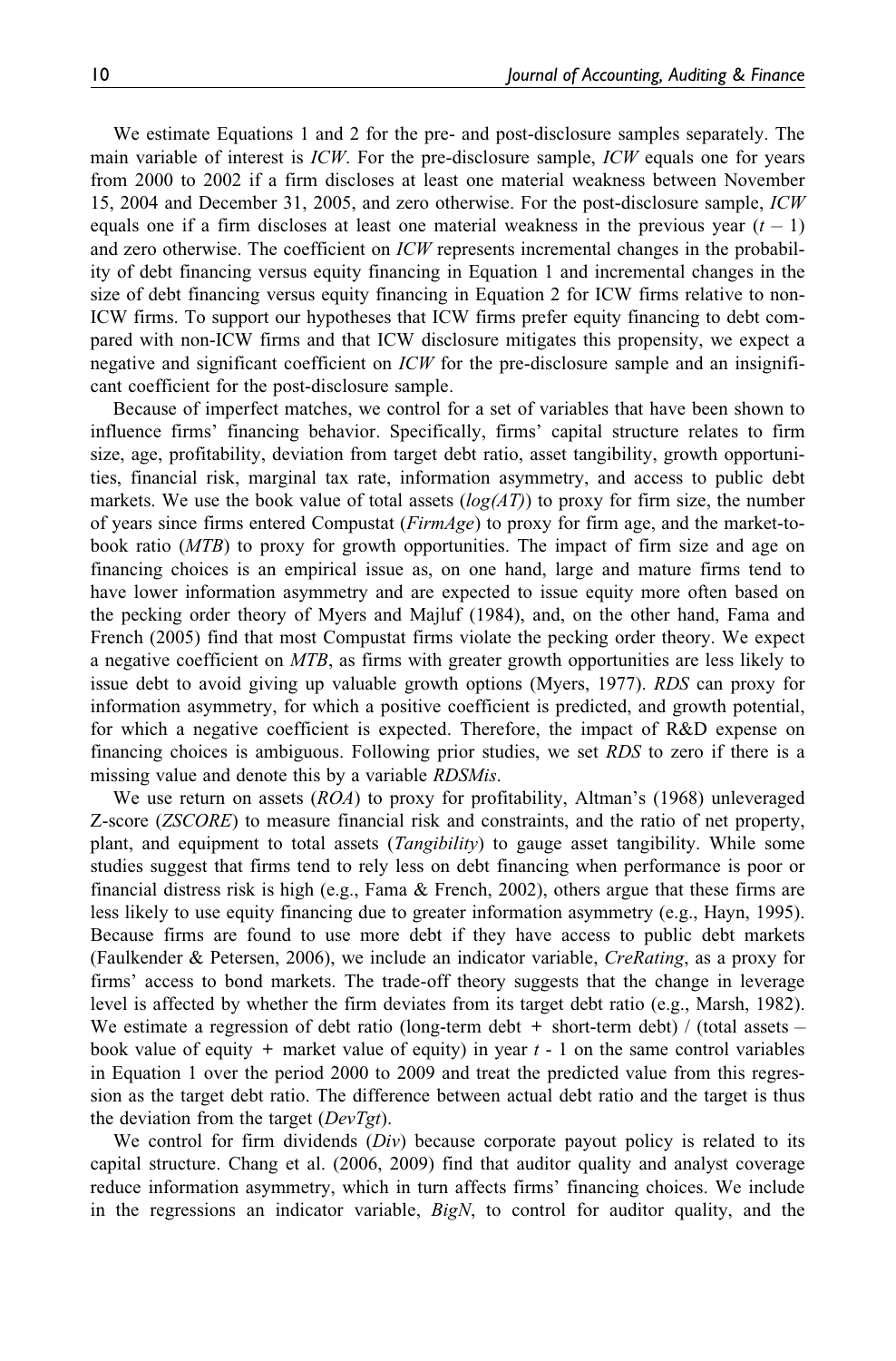|                              | Pre-disclosure sample           |                |                        | Post-disclosure sample |                |                        |
|------------------------------|---------------------------------|----------------|------------------------|------------------------|----------------|------------------------|
| Variable                     | <b>ICW</b><br>$\left( 1\right)$ | Non-ICW<br>(2) | b value<br>$(1) - (2)$ | <b>ICW</b><br>(3)      | Non-ICW<br>(4) | b value<br>$(3) - (4)$ |
| % of Debt Financing          | 0.160                           | 0.159          | .919                   | 0.193                  | 0.181          | .556                   |
| % of Equity Financing        | 0.118                           | 0.096          | .060                   | 0.076                  | 0.066          | .487                   |
| % of External Financing      | 0.309                           | 0.278          | .070                   | 0.288                  | 0.262          | .253                   |
| \$DebtFinancing / Assets     | 0.026                           | 0.031          | .463                   | 0.026                  | 0.036          | $-.200$                |
| \$EquityFinancing / Assets   | 0.074                           | 0.060          | .098                   | 0.014                  | 0.013          | .815                   |
| \$ExternalFinancing / Assets | 0.087                           | 0.082          | .635                   | 0.039                  | 0.047          | $-.396$                |

#### Table 3. Univariate Analysis.

Note. This table presents univariate comparison of debt-equity financing between ICW and non-ICW firms for both pre- and post-disclosure samples using different cutoffs. % of Debt Financing is the ratio of firms with debt financing (no equity financing). % of Equity Financing is the ratio of firms with equity financing (no debt financing). % of External Financing is the ratio of firms with either debt financing or equity financing. A firm is considered to have debt financing if its net debt issuance (long-term debt issuance – long-term debt reduction + change in current debt) in year  $t$  exceeds 5% of its total assets in year  $t - 1$ . Similarly, a firm is considered to have equity financing if its net equity issued (sale of common and preferred stock  $-$  purchase of common and preferred stock) in year  $t$ exceeds 5% of total assets in year t - 1. \$Debt Financing / Assets is net debt issues divided by total assets. \$Equity Financing / Assets is net equity issued divided by total assets. \$External Financing / Assets is the sum of net debt issued and net equity issued divided by total assets.

number of analysts following a firm (*Analyst*) to control for analyst coverage. The market timing theory suggests that firms more likely issue equity after price run-up and when they have high stock liquidity (e.g., Baker & Wurgler, 2002). We use monthly stock buy-andhold return in the previous 12 months (*Ret*) as proxy for price run-up and the median value of monthly shares traded divided by total shares outstanding over the past 12 months (Turnover) as proxy for liquidity. Due to tax deductibility of interest expense, firms' incentives to take on more debt are expected to increase with marginal tax rate. We include in the regressions a simulated marginal tax rate (MTRB) based on operating income before interest deduction (Graham, 1996). To control for the impact of macroeconomic conditions on external financing markets, we include year and industry fixed effects. Given possible serial correlation in firm financing behavior, we adjust standard errors for clustering at the firm level (Petersen, 2009).

## Empirical Tests and Results—ICWs and Financing Decisions

#### Univariate Analysis

We tabulate the frequency and size of debt and equity financing in Table 3. Around 16.0% of ICW firms and 15.9% of non-ICW firms issue debt, 11.8% of ICW firms and 9.6% of non-ICW firms issue equity, and 30.9% of ICW firms and 27.8% of non-ICW firms seek external financing pre-disclosure. The differences in the frequency of equity issues and external financing between ICW and non-ICW firms are statistically significant. The corresponding numbers for the post-disclosure sample are 19.3% and 18.1%, 7.6% and 6.6%, and 28.8% and 26.2%, and the differences between ICW and non-ICW firms are not statistically significant. These statistics comport with prior studies such as Chang et al. (2006, 2009). For example, Chang, Dasgupta, and Hilary (2009) report that 7.4% of their sample firms issue equity and 23.3% issue debt.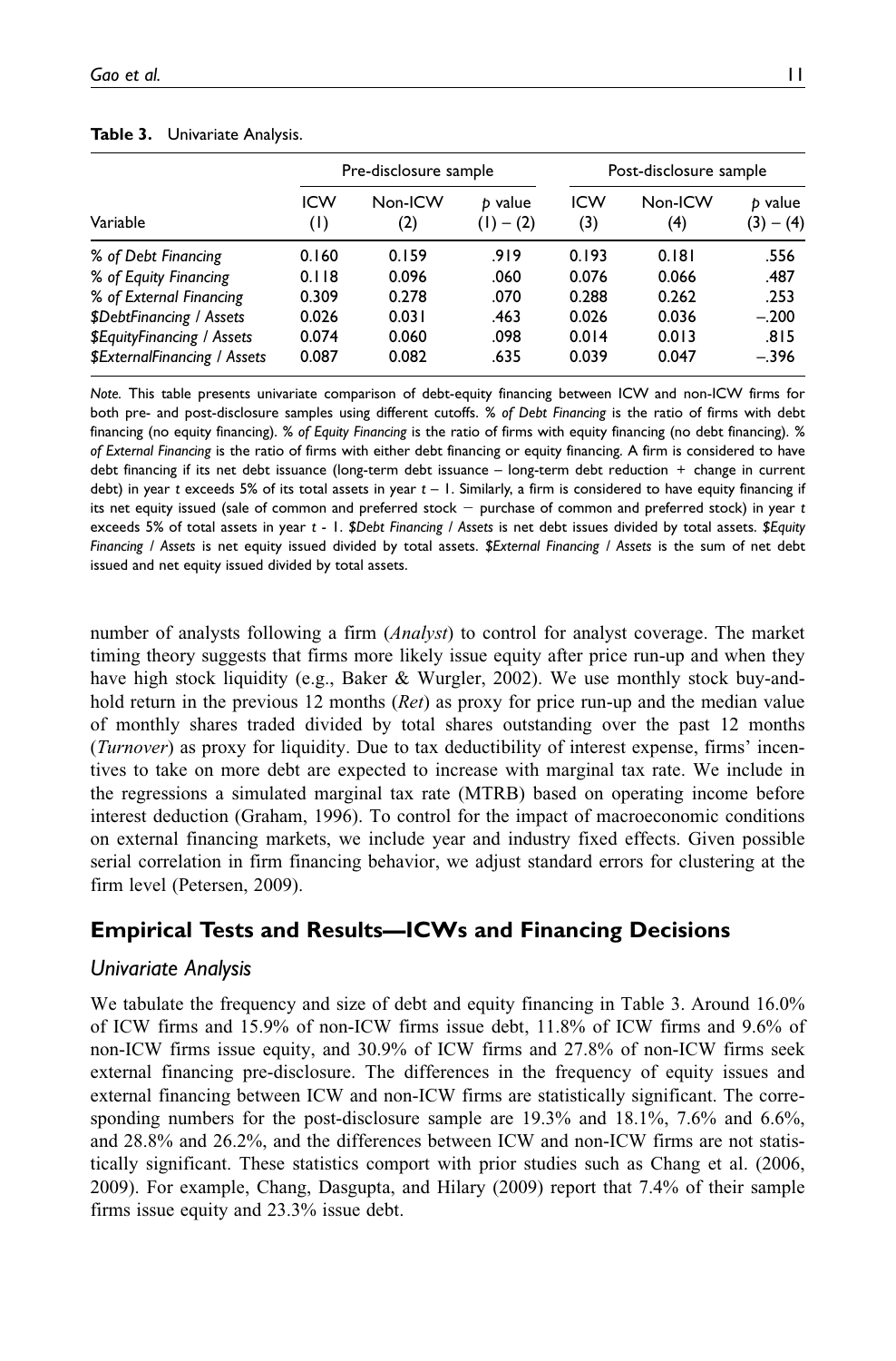As to issue size, we find that, pre-disclosure, the size of debt financing (dollar amount of net debt financing scaled by total assets) averages 2.6% and 3.1%, equity financing 7.4% and 6.0%, and total financing 8.7% and 8.2% for ICW and non-ICW firms, respectively. The difference in the size of equity financing between ICW and non-ICW firms is statistically significant. Post-disclosure, the corresponding numbers are 2.6% and 3.6%, 1.4% and 1.3%, and 3.9% and 4.7%. None of the differences between ICW and non-ICW firms is statistically significant.

The overall results from univariate analyses suggest that ICW firms are more likely than non-ICW firms to use equity financing as opposed to debt and that this preference disappears after the ICW disclosure. Nevertheless, caution should be exercised in drawing inferences from univariate analyses due to omitted variable bias. We proceed to analyze the relation between ICWs and firms' financing choice in a multivariate regression framework.

#### ICWs and Total External Financing

While our focus is firms' debt-equity choices, it is also interesting to know whether ICW disclosure affects firms' access to external financing given that the disclosure leads to increased costs of both debt and equity. To investigate the impact of ICWs and their disclosure on firms' access to external financing, we estimate the following two regression models:

$$
Prob[Issue_t = 1] = \beta_0 + \beta_1ICW + \beta_2Log(AT_{t-1}) + \beta_3FirmAge_{t-1} + \beta_4CashFlow_{t-1} + \beta_5Cash_{t-1} + \beta_6StdRet_{t-1} + \beta_7Investment_{t-1} + \beta_8 WCapital_{t-1} + \beta_9Leverage_{t-1} + \beta_{10}Div_{t-1} + Year fixed effects + Industry fixed effect + \varepsilon_t,
$$
\n(3)

$$
TotFinSize_t = \beta_0 + \beta_1 ICW + \beta_2 Log(AT_{t-1}) + \beta_3 FirmAge_{t-1} + \beta_4 CashFlow_{t-1} + \beta_5 Cash_{t-1} + \beta_6 StdRet_{t-1} + \beta_7 Investment_{t-1} + \beta_8 W Capital_{t-1} + \beta_9 Leverage_{t-1} + \beta_{10} Div_{t-1} + Year fixed effects + Industry fixed effect + \varepsilon_t,
$$
\n(4)

where the dependent variable in Equation 3, *Issue*, is set to one if a firm has external financing (either equity or debt financing) and zero otherwise, $\frac{8}{3}$  and the dependent variable in Equation 4, TotFinSize, is the ratio of total external financing to total assets. The definitions of ICW for the pre- and post-disclosure samples are the same as in Equations 1 and 2. The inclusion of control variables, such as firm size, firm age, projected current cash flow, cash balance, return volatility, projected current investment, working capital, market leverage, and dividend payment, is generally guided by Chang et al. (2009).

We report the estimated results in columns 1 and 2 of Table 4 for the pre-disclosure sample and columns 3 and 4 for the post-disclosure sample. The coefficients on *ICW* are positive and significant for both the likelihood and size of external financing in the predisclosure period, suggesting that ICW firms, without public awareness of the existence of ICWs, are more likely to seek external financing than non-ICW firms. However, the differences vanish after the ICW disclosure. These findings suggest that the ICW disclosure does not hinder ICW firms from accessing external financing markets; instead, it brings the external financing level on par with their non-ICW counterparts'.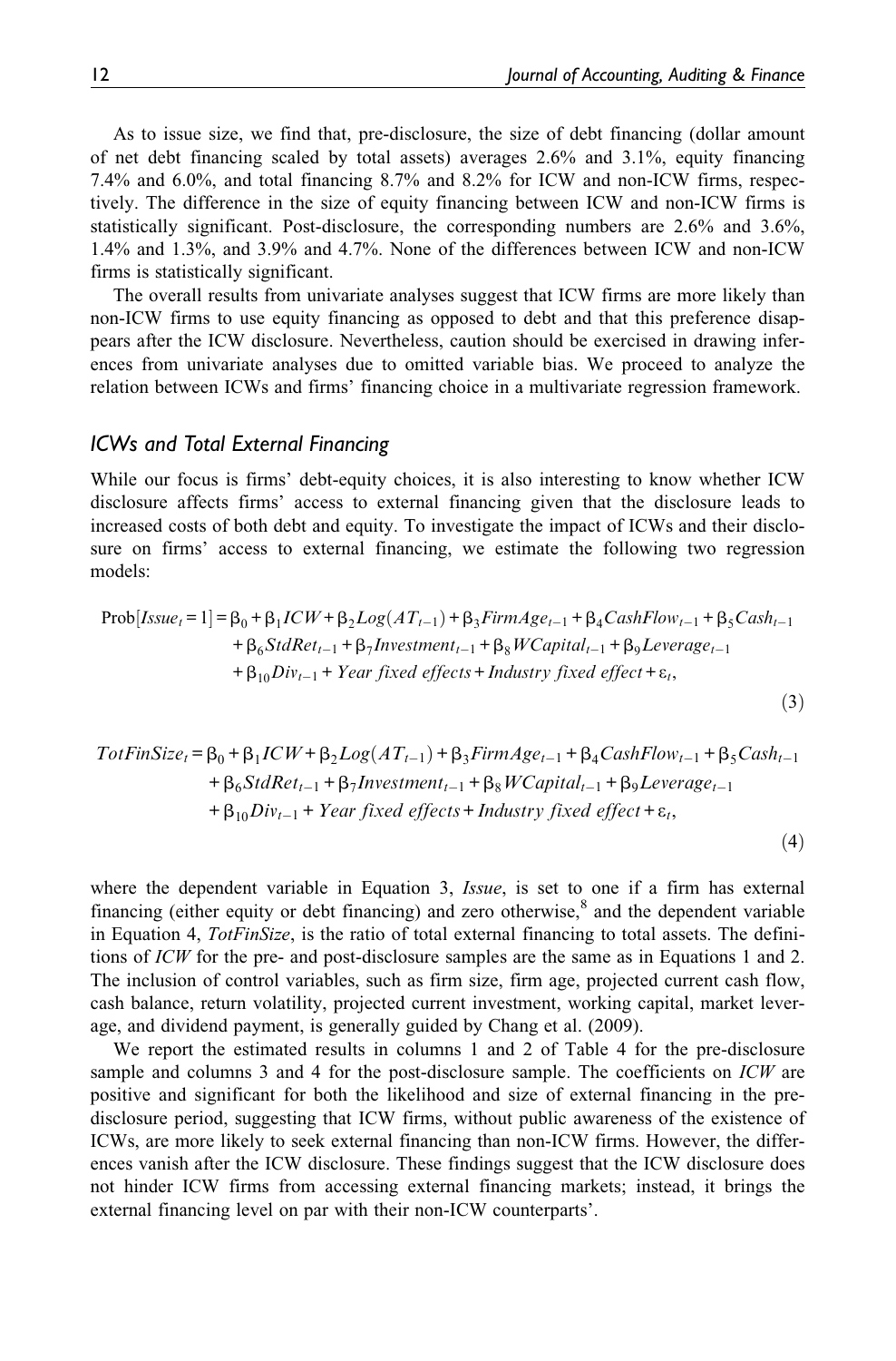|                 | Pre-disclosure sample |            | Post-disclosure sample |             |  |
|-----------------|-----------------------|------------|------------------------|-------------|--|
| Variable        | Likelihood            | Size       | Likelihood             | Size        |  |
| Intercept       | 0.628                 | $0.497**$  | $-1.802**$             | $0.434**$   |  |
|                 | (0.126)               | (0.027)    | (0.010)                | (0.024)     |  |
| ICW             | $0.159*$              | $0.015*$   | $0.085*$               | $-0.025*$   |  |
|                 | $(0.070)*$            | $(0.065)*$ | $(0.484)^*$            | $(0.291)^*$ |  |
| Log(AT)         | $-0.194***$           | $-0.022$   | 0.001                  | $-0.015$    |  |
|                 | (0.000)               | (0.181)    | (0.994)                | (0.324)     |  |
| FirmAge         | $-0.007$              | $-0.001$   | $-0.008$               | $-0.003$    |  |
|                 | (0.123)               | (0.337)    | (0.154)                | (0.220)     |  |
| CashFlow        | 0.060                 | 0.039      | 0.072                  | 0.015       |  |
|                 | (0.372)               | (0.264)    | (0.346)                | (0.326)     |  |
| Cash            | $-1.540***$           | $0.544*$   | $-0.304$               | $-0.179$    |  |
|                 | (0.000)               | (0.085)    | (0.555)                | (0.183)     |  |
| Std(Ret)        | $-2.352$              | $-0.247$   | $-0.762$               | 2.545       |  |
|                 | (0.408)               | (0.921)    | (0.917)                | (0.192)     |  |
| Investment      | $1.654***$            | $0.010**$  | $2.264***$             | 0.110       |  |
|                 | (0.000)               | (0.046)    | (0.001)                | (0.129)     |  |
| <b>WCapital</b> | $-1.255***$           | 0.097      | $-0.641$               | $-0.008$    |  |
|                 | (0.002)               | (0.641)    | (0.287)                | (0.977)     |  |
| Leverage        | 0.292                 | $-0.302**$ | 0.643                  | $-0.182$    |  |
|                 | (0.406)               | (0.027)    | (0.223)                | (0.324)     |  |
| Div             | 3.538                 | $-0.208$   | $-21.665***$           | 2.941       |  |
|                 | (0.446)               | (0.841)    | (0.006)                | (0.323)     |  |
| N               | 2,846                 | 700        | 1,534                  | 270         |  |
| $R^2$           | 9.92%                 | 25.06%     | 8.20%                  | 23.30%      |  |

Table 4. Internal Control Weaknesses and Total External Financing.

Note. This table presents estimated results on the relation between ICWs and total external financing. The predisclosure sample includes firm-years with necessary data to determine firm financing status (Equation 1) or with external financing (Equation 2) from 2000 to 2002, necessary information on control variables to conduct debtequity choice analysis, and information on internal control status reported under Section 404 from November 15, 2004, to December 31, 2005. ICW and non-ICW firms are matched based on industry, firm size, and performance. The post-disclosure sample includes firms disclosing internal control weaknesses for the first time from 2004 to 2008 and firms never disclosing internal control weaknesses from 2002 to 2008 with necessary data to determine firm financing status (Equation 1) or external financing (Equation2) 1 year after the disclosure and necessary information on control variables to conduct debt-equity choice analysis. ICW and non-ICW firms are matched based on industry, firm size, and performance. Values of  $p$  based on standard errors robust to clustering at the firm level are provided in parentheses. Variables are as defined in the appendix. \*\*\*, \*\*, \* denote significance at the 1%, 5%, and 10% levels, respectively.

ICWs and Debt-Equity Choices

Main test. Following Jung et al. (1996), we first estimate a baseline regression similar to Equation 1 but without the variable ICW and use the estimated results to determine whether ICW firms have a greater tendency to issue equity when predicted to issue debt. As reported in columns 1 and 4 of Table 5, the model correctly predicts the debt-equity choice 78.9% of the time for both pre- and post-disclosure samples. We refer to firms issuing equity when predicted to issue debt based on their own characteristics as high equity financing firms. While ICW firms are more likely to fall into this category than non-ICW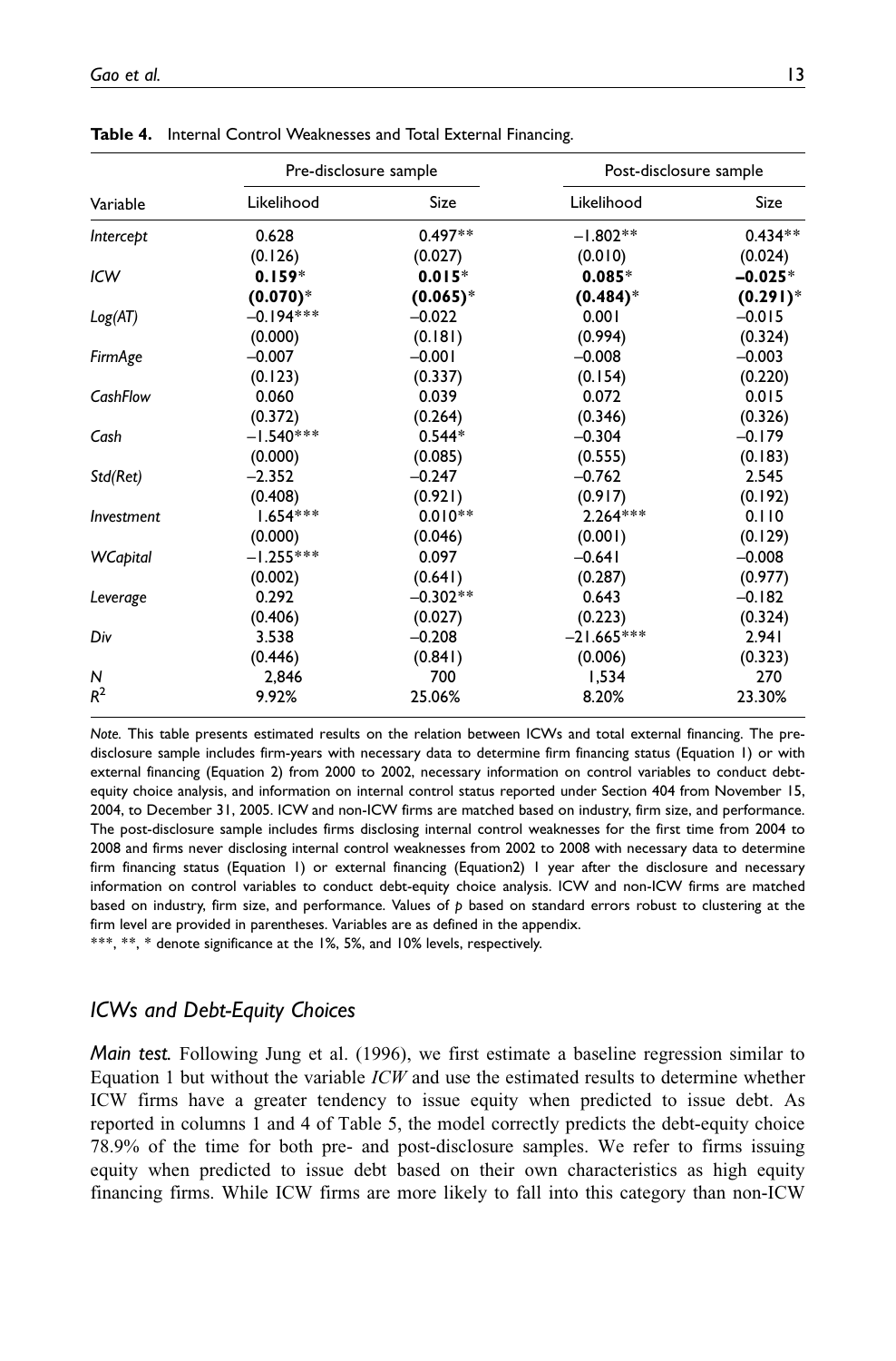|                       |                 | Pre-disclosure sample |            | Post-disclosure sample |            |            |
|-----------------------|-----------------|-----------------------|------------|------------------------|------------|------------|
| Variable              | <b>Baseline</b> | Likelihood            | Size       | <b>Baseline</b>        | Likelihood | Size       |
| Intercept             | $-3.360***$     | $-2.871**$            | $-0.660$   | $-6.769**$             | $-6.305**$ | $-3.253$   |
|                       | (0.01)          | (0.028)               | (0.140)    | (0.02)                 | (0.024)    | (0.219)    |
| ICW                   |                 | $-0.823***$           | $-0.264**$ |                        | -0.391     | 0.187      |
|                       |                 | (0.000)               | (0.048)    |                        | (0.414)    | (0.746)    |
| Log(AT)               | $0.491***$      | $0.511***$            | $0.173**$  | 0.420                  | 0.416      | 0.415      |
|                       | (0.00)          | (0.001)               | (0.046)    | (0.24)                 | (0.235)    | (0.100)    |
| FirmAge               | 0.005           | 0.011                 | 0.002      | 0.003                  | 0.003      | 0.008      |
|                       | (0.72)          | (0.454)               | (0.607)    | (0.93)                 | (0.922)    | (0.687)    |
| MTB                   | $-0.026$        | $-0.031$              | 0.008      | 0.221                  | 0.204      | $0.170*$   |
|                       | (0.62)          | (0.577)               | (0.571)    | (0.20)                 | (0.229)    | (0.059)    |
| <b>RDS</b>            | $-0.086$        | $-0.123$              | $-0.021$   | $-0.038$               | $-0.046$   | 0.057      |
|                       | (0.44)          | (0.280)               | (0.360)    | (0.79)                 | (0.737)    | (0.409)    |
| <b>RDSMis</b>         | 0.404           | 0.402                 | 0.567      | $2.803***$             | $2.776***$ | 1.624      |
|                       | (0.26)          | (0.269)               | (0.144)    | (0.00)                 | (0.004)    | (0.180)    |
| <b>Tangibility</b>    | $1.545*$        | $1.521*$              | 0.394      | $5.159**$              | 4.765*     | 0.281      |
|                       | (0.09)          | (0.099)               | (0.304)    | (0.05)                 | (0.063)    | (0.836)    |
| <b>ROA</b>            | $1.642*$        | $2.112**$             | 0.324      | 5.848**                | 5.938**    | 0.812      |
|                       | (0.08)          | (0.032)               | (0.425)    | (0.02)                 | (0.015)    | (0.527)    |
| ZSCORE                | $-0.069$        | $-0.097*$             | $-0.006$   | $-0.278**$             | $-0.276**$ | $-0.040$   |
|                       | (0.24)          | (0.099)               | (0.798)    | (0.03)                 | (0.034)    | (0.342)    |
| CreRating             | $-0.366$        | -0.524                | -0.318     | $-1.270$               | -1.285     | 0.238      |
|                       | (0.34)          | (0.181)               | (0.238)    | (0.11)                 | (0.100)    | (0.768)    |
| DevTgt                | $10.231***$     | 10.660***             | $1.131***$ | 17.247***              | 17.243***  | 1.205      |
|                       | (0.00)          | (0.000)               | (0.002)    | (0.00)                 | (0.000)    | (0.329)    |
| Div                   | 1.157           | $-4.507$              | 0.508      | 109.942                | 103.539    | $-9.009$   |
|                       | (0.95)          | (0.795)               | (0.909)    | (0.18)                 | (0.206)    | (0.689)    |
| Analyst               | $-0.017$        | $-0.012$              | $-0.005$   | 0.058                  | 0.055      | 0.014      |
|                       | (0.49)          | (0.638)               | (0.665)    | (0.38)                 | (0.404)    | (0.727)    |
| BigN                  | 0.939           | 0.965                 | 0.109      | $-0.209$               | $-0.233$   | $-0.306$   |
|                       | (0.18)          | (0.164)               | (0.434)    | (0.75)                 | (0.725)    | (0.279)    |
| <b>Turnover</b>       | $-223.60***$    | $-257.81***$          | $-13.485$  | $-169.87$              | $-160.69$  | 35.030     |
|                       | (0.01)          | (0.002)               | (0.600)    | (0.34)                 | (0.364)    | (0.735)    |
| Ret                   | $-0.364***$     | $-0.393***$           | $-0.014$   | $-1.285**$             | $-1.367**$ | $-0.863**$ |
|                       | (0.00)          | (0.000)               | (0.670)    | (0.02)                 | (0.013)    | (0.018)    |
| <b>MTRB</b>           | 1.697           | 1.403                 | $-0.055$   | 3.144                  | 2.913      | 1.443      |
|                       | (0.35)          | (0.447)               | (0.920)    | (0.48)                 | (0.511)    | (0.577)    |
| N                     | 700             | 700                   | 668        | 270                    | 270        | 251        |
| $R^2$                 | 40.44%          | 41.61%                | 12.10%     | 47.69%                 | 47.82%     | 18.50%     |
| $\%$ correct          | 78.90%          |                       |            | 78.90%                 |            |            |
| High Equity Financing |                 |                       |            |                        |            |            |
| Total                 | 8.39%           |                       |            | 6.30%                  |            |            |
| <b>ICW</b>            | 13.14%          |                       |            | 8.10%                  |            |            |
| Non-ICW               | 5.14%           |                       |            | 4.50%                  |            |            |
| $Diff(t)$ statistics) | 3.72            |                       |            | 1.22                   |            |            |
|                       |                 |                       |            |                        |            |            |

Table 5. Internal Control Weaknesses and Debt-Equity Choices.

Note. This table presents the estimated results on the relation between ICWs and debt-equity choices. The predisclosure sample includes firm-years with external financing from 2000 to 2002, necessary information on control variables to conduct debt-equity choice analysis, and information on internal control status reported under Section 404 from November 15, 2004, to December 31, 2005. ICW and non-ICW firms are matched based on industry, firm size, and performance. The post-disclosure sample includes firms disclosing internal control weaknesses for the first time from 2004 to 2008 and firms never disclosing internal control weaknesses from 2002 to 2008 with external financing 1 year after the disclosure and necessary information on control variables to conduct debtequity choice analysis. ICW and non-ICW firms are matched based on industry, firm size, and performance. Values of  $p$  based on standard errors robust to clustering at the firm level are provided in parentheses. Variables are as defined in the appendix.

\*\*\*, \*\*, \* denote significance at the 1%, 5%, and 10% levels, respectively.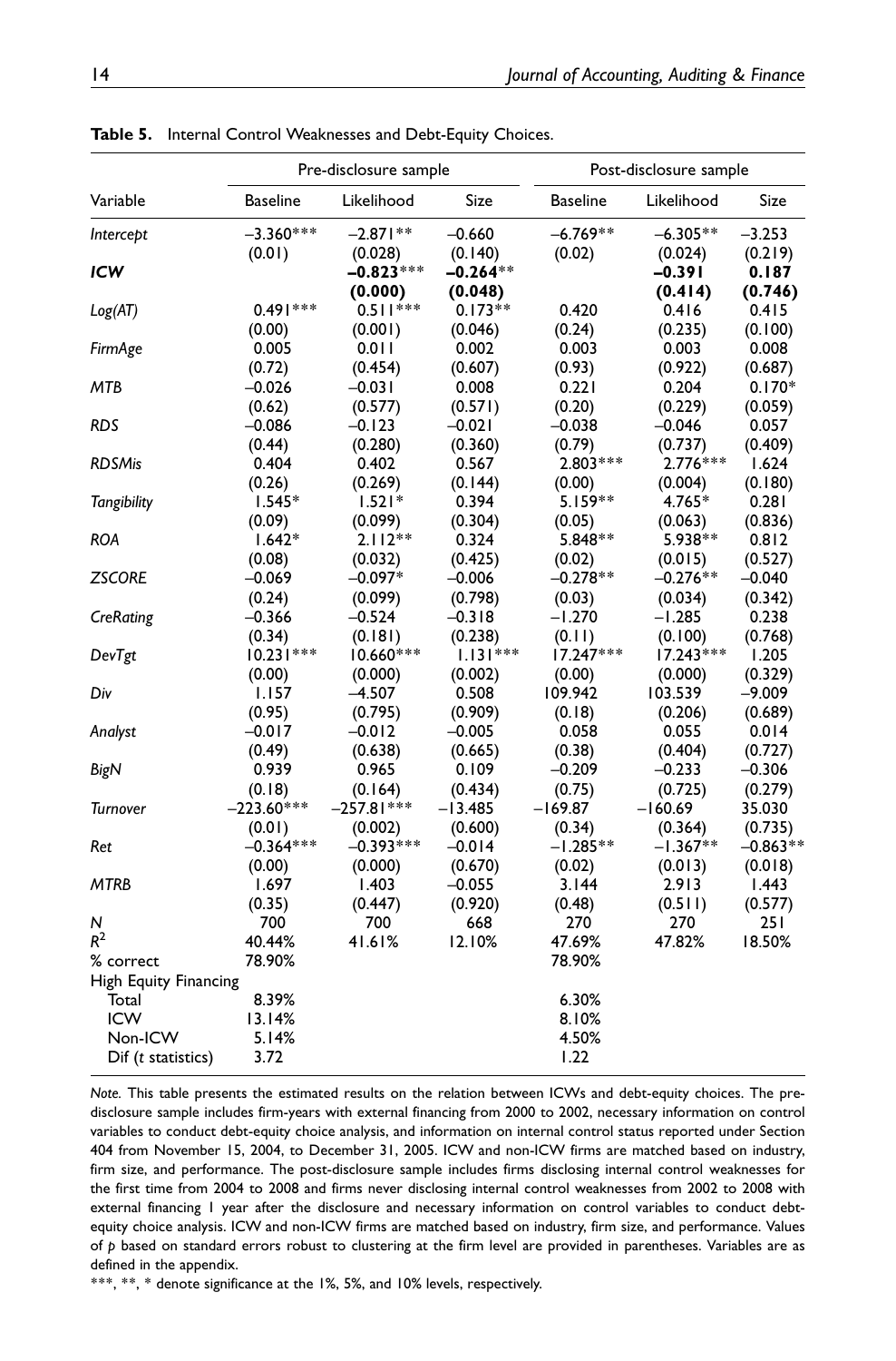firms before the disclosure (13.14% vs. 5.14%), we fail to find similar results for the postdisclosure sample. This provides preliminary evidence that ICW firms have a higher propensity than non-ICW firms to choose equity financing and that this tendency disappears post-disclosure.

Next, we estimate Equation 1 with *ICW* as a test variable for the pre- and postdisclosure samples separately. As shown in column 2 of Table 5, the coefficient on ICW is negative and significant for the pre-disclosure sample, suggesting that ICW firms are less likely to use debt financing as against equity financing than non-ICW firms. The impact of ICWs on firms' financing choice is also economically significant. Based on parameter estimates in column 2, the likelihood of equity issuance by ICW firms is 3.0% higher than by non-ICW firms.<sup>9</sup> This is close to the result of Chang et al. (2009), who report that firms audited by Big N accountants are 3.5% more likely to issue equity than firms audited by non-Big N accountants.

For the size of equity financing, the coefficient on  $ICW$  (column 3 of Table 5) remains negative and significant. The coefficient of  $-0.264$  (p value = 0.048) indicates that the portion of equity financing relative to debt financing for ICW firms is 26.4% higher than that for non-ICW firms. This further confirms that ICW firms are more inclined to raise equity as opposed to debt when they have weak internal controls that are not known to the outside investors.

For the post-disclosure sample (columns 5 and 6 of Table 5), the coefficient on ICW turns insignificant for both the likelihood (p value  $= 0.414$ ) and size of equity financing  $(p \text{ value } = 0.746)$ , suggesting that ICW and non-ICW firms exhibit similar propensities with regard to equity and debt financing. The overall evidence indicates that managers opt for equity as opposed to debt when their firms' internal control problems are unknown to the public, but they behave similar to their non-ICW counterparts after disclosure.

Turning to coefficients on the explanatory variables, we find that, in general, they have signs consistent with prior studies (e.g., Frank  $\&$  Goyal, 2003). For example, firms with more tangible assets serving as collateral are more likely to issue debt and firms that deviate from their target leverage ratios are more likely to move toward their targets by issuing more debts. Consistent with the market timing argument, we find that firms experiencing recent stock price run-ups and with high market liquidity are more likely to issue equity.

ICWs are found to be related to firm attributes but may also arise from specific events or transactions such as acquisitions or restructurings (Doyle et al., 2007a). Reorganizations may cause internal control problems, and thus these ICWs may not exist in the predisclosure period (2000-2002). To reduce related coding errors, we remove all firm-years with acquisitions or restructurings from the pre-disclosure sample and re-estimate Equations 1 and 2. The results remain unchanged with this alternate sample.

Company-level versus account-level ICWs. ICWs encompass a wide variety of issues; some pertain to the control environment or overall financial reporting process (company-level ICWs), while others relate to problems in specific account balances or transaction-level processes (account-level ICWs). Empirical studies find company-level ICWs have greater effects on accounting quality (Doyle et al., 2007a), cost of capital (Gao & Jia, 2017), and investment efficiency (D'Mello et al., 2017).

To test whether our main results vary with different types of ICWs, we create two indicator variables to represent company-level and account-level ICWs: CompanyICW and  $AccountCW<sup>10</sup>$  As shown in Table 6, we find consistent results for company-level ICWs—Firms with company-level ICWs exhibit a pre-disclosure preference for equity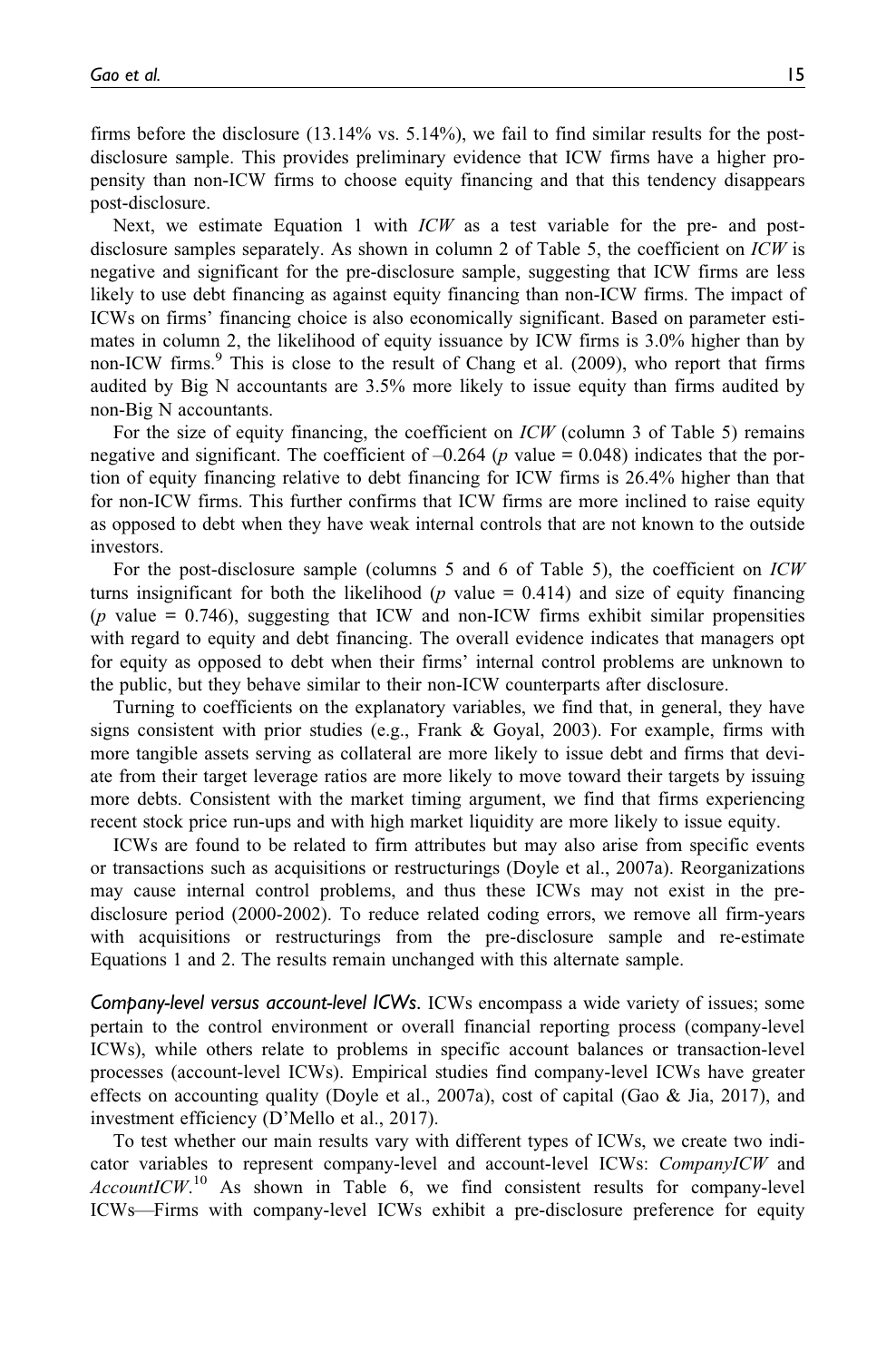|                   | Pre-disclosure |            | Post-disclosure |          |  |
|-------------------|----------------|------------|-----------------|----------|--|
| Variable          | Likelihood     | Size       | Likelihood      | Size     |  |
| Intercept         | $-2.814**$     | $-0.681$   | $-7.325**$      | $-3.104$ |  |
|                   | (0.032)        | (0.134)    | (0.012)         | (0.219)  |  |
| AccountICW        | $-1.075***$    | $-0.302**$ | $-1.259**$      | $-0.252$ |  |
|                   | (0.001)        | (0.019)    | (0.032)         | (0.537)  |  |
| CompanyICW        | $-0.696***$    | $-0.242*$  | 1.028           | 0.680    |  |
|                   | (0.006)        | (0.061)    | (0.153)         | (0.487)  |  |
| Control variables | Yes            | Yes        | Yes             | Yes      |  |
| N                 | 700            | 668        | 270             | 251      |  |
| $R^2$             | 41.72%         | 12.13%     | 49.35%          | 19.55%   |  |

Table 6. Nature of Internal Control Weaknesses and Debt-Equity Choices.

Note. This table presents the estimated results on the relation between nature of ICWs and debt-equity choices. The pre-disclosure sample includes firm-years with external financing from 2000 to 2002, necessary information on control variables to conduct debt-equity choice analysis, and information on internal control status reported under Section 404 from November 15, 2004, to December 31, 2005. ICW firms and non-ICW firms are matched based on industry, firm size, and performance. The post-disclosure sample includes firms disclosing internal control weaknesses for the first time from 2004 to 2008 and firms never disclosing internal control weaknesses from 2002 to 2008 with external financing 1 year after the disclosure and necessary information on control variables to conduct debt-equity choice analysis. ICW firms and non-ICW firms are matched based on industry, firm size, and performance. Values of  $p$  based on standard errors robust to clustering at the firm level are provided in parentheses. Variables are as defined in the appendix.

\*\*\*, \*\*, \* denote significance at the 1%, 5%, and 10% levels, respectively.

financing over debt in terms of both the likelihood and size, and this preference wanes post-disclosure. However, the results for account-level ICWs are not consistent. Specifically, the coefficient on AccountICW is negative and significant pre-disclosure, while it is negative and significant for the likelihood analysis but not for the size analysis post-disclosure. These findings seem to suggest that company-level ICWs attract more attention and their disclosure has greater effects on firms' financing behavior.

Remediation effect versus disclosure effect. Indeed, some ICW firms may fix their control weaknesses soon after the disclosure. To test whether post-disclosure financing differs between firms that have remediated their ICWs and those that have not, we identify firms that report ICWs in year t and maintain ineffective ICFR in year  $t + 1$  (disclosure firms) and firms that report ICWs in year t and fix the problems in year  $t + 1$  (remediation firms). We compare financing choices of remediation firms and non-remediation firms with those of non-ICW firms separately and find that both types of firms exhibit similar financing choices as firms never disclosing ICWs (untabulated), indicating no difference in remediation and disclosure effect.

Further evidence on ICW disclosure effect. We attribute the documented shifts in the debtequity choice of ICW firms relative to non-ICW firms to the ICW disclosure effect. However, given that the composition of firms in the pre-disclosure sample differs from that of the post-disclosure sample, the changes in financing choices may arise from the change in the composition of firms in the samples. Moreover, our post-disclosure sample covers the 2007-2008 financial crisis period and the drastic movements in financial markets may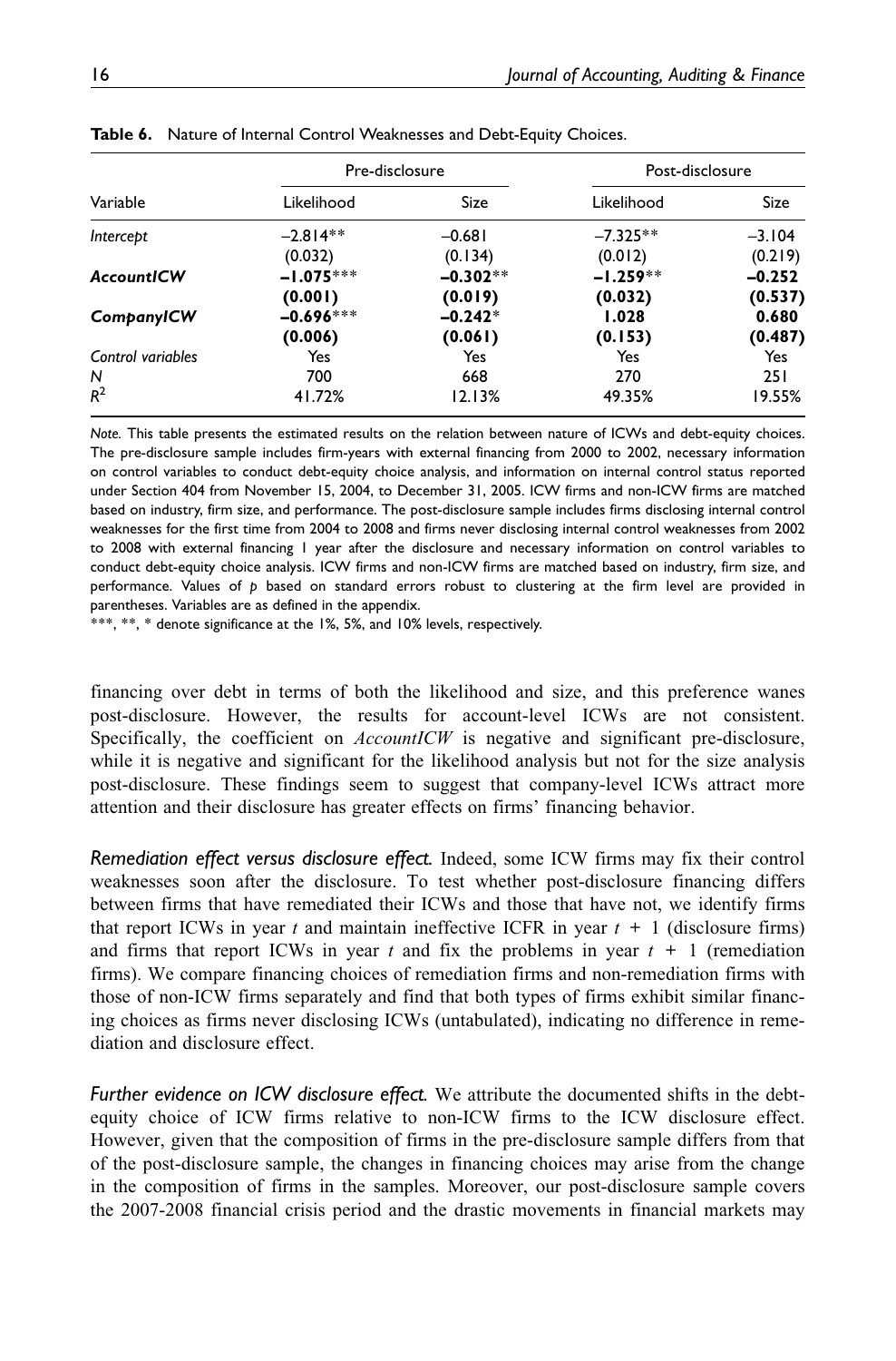explain the changing financing behavior of ICW firms. We argue that the changes in financial markets should similarly affect ICW and non-ICW firms. If they affect ICW firms differently post-disclosure, this is still consistent with the disclosure effect.

To further characterize the ICW disclosure effect, we construct alternative pre- and post-disclosure samples to ensure that the sample firms exist in the two periods. We identify firms disclosing ICWs for the first time from November 15, 2004, to December 31, 2005, and firms without disclosing ICWs during the same period. We investigate these firms' financing decisions 1 year after the disclosure (the post-discosure sample) and the same firms' financing choices in the period 2000 to 2002 (pre-disclosure sample). After reestimating Equations 1 and 2 on these alternative samples, we find that the coefficients on ICW are negative and significant pre-disclosure and turn insignificant after the disclosure (untabulated). This exercise affords us more confidence that ICW firms' disappearing preference for equity financing relative to non-ICW firms cannot be explained away by the change in the composition of sample firms or the changing external financing markets during the financial crisis.

We also investigate whether the surprise component of ICW drives our results. We use the model of Ashbaugh-Skaife, Collins, and Kinney (2007) (Model 1 in Table 4, pp. 182) to obtain the probability of having ICWs. If a firm demonstrates a lower (higher) likelihood of having ICWs and turns out to have ICWs, we define this firm as having high (low) unexpected ICWs. We use two indicator variables to denote low and high unexpected ICWs (HUnexpectedICW and LUnexpectedICW). We combine alternative pre- and post-disclosure samples and estimate a difference-in-differences regression of Equations 1 and 2. We use an indicator variable After to denote before and after ICW disclosure. Untabulated results show that the coefficient on  $HUnexpectedICW \times After$  is positive and significant for the size of financing but not significant for the frequency of financing, indicating that the ICW disclosure reduces the size of equity financing for firms with high unexpected ICWs. Interestingly, the coefficient on *LUnexpectedICW*  $\times$  *After* is positive and significant for the frequency of financing but not significant for the size of financing, suggesting that the ICW disclosure reduces the frequency of equity financing for firms with low unexpected ICWs. Overall, our evidence seems to indicate that the ICW disclosure has a greater effect on firms with unexpected ICWs given that size of financing represents cash inflow to the firm.

Restatement effect versus ICW disclosure effect. Weak internal controls are thought to breed financial misstatements. Chen et al. (2013) find that firms shift to debt financing after announcement of material restatements. A natural question to ask is whether our documented shifts in financing choices are ascribable to the restatement effect. To assess the confounding effect of accounting irregularities, we conduct two sets of analyses. We first look into the universe of restatement firms and the universe of ICW firms to obtain an idea of how the two samples overlap. In untabulated results, we find that over the period of 2004 to 2008, the incidence of material restatements for all Compustat firms is 0.56%, while the incidence of ICWs for Section 404 firms amounts to 9.93%. Only 6.69% of ICWs firms announce material restatements in the same year. The statistics indicate that the incidence of ICWs is much higher than that of accounting irregularities and many ICWs firms are not restating firms. Second, we directly control for the effect of restatement in our regression analyses. Consistent with the results for the universal samples, we find that only a small number of our sample firms are restating firms. Our results remain unchanged after controlling for the restatement effect.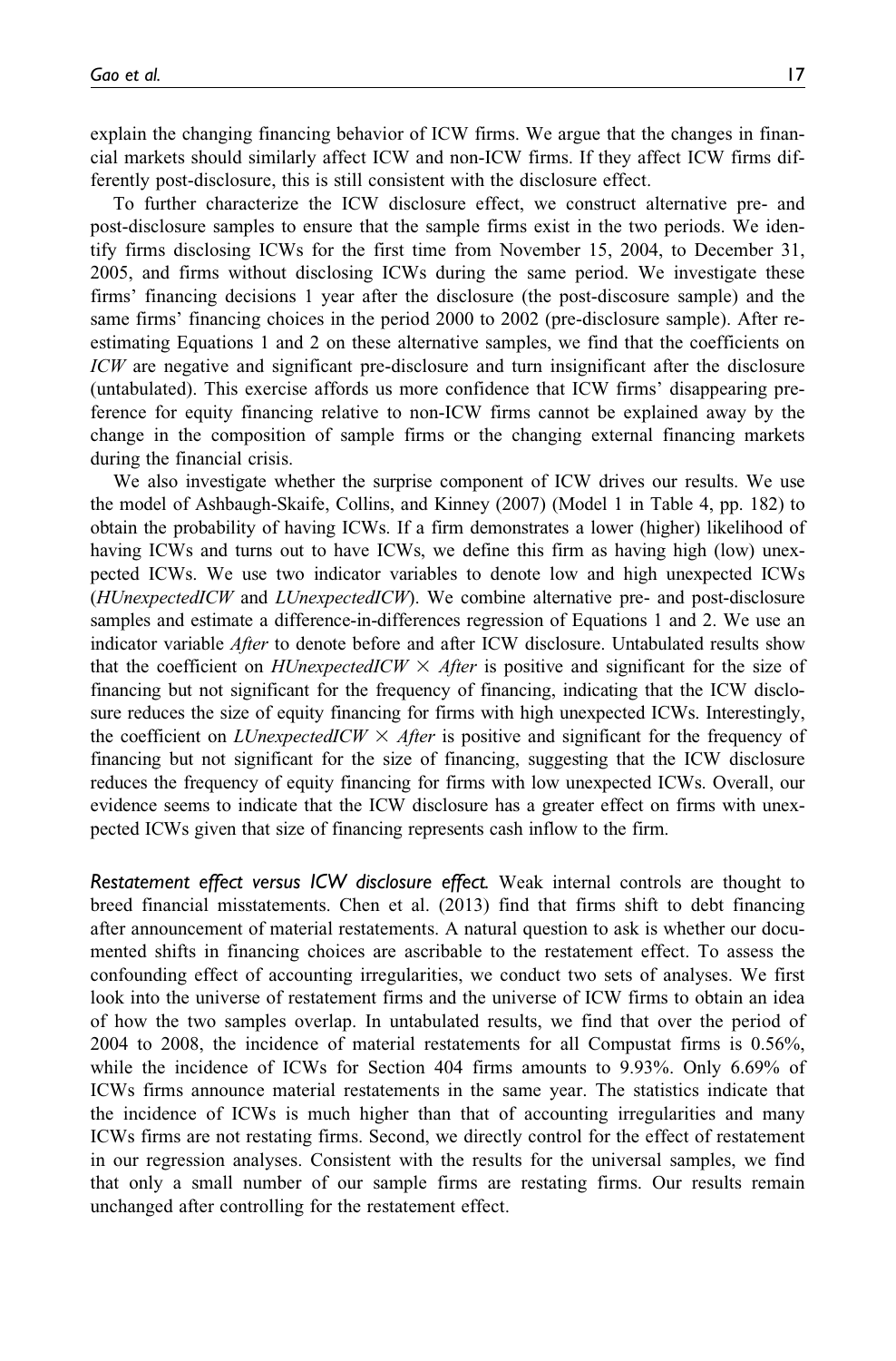In other untabulated robustness checks, we also find that (a) our main inferences are valid after controlling for the endogenous choice of internal control quality, $^{11}$  and (b) the effect of ICW disclosure on financing choices is not transient, that is, not limited to the first year post-disclosure.

### Additional Analyses—ICWs and Motivations of Equity Issues

We document that ICW firms are more likely to use equity financing as opposed to debt than non-ICW firms and that the disclosure of ICWs reduces this tendency. To illuminate ICW firms' motives in taking on more equity financing, we follow Kim and Weisbach (2008) and Pagano, Panetta, and Zingales (1998) and estimate the ultimate use of capital raised from equity offerings.

#### Regression Model

Potential motivations of equity offerings can be many, such as rebalancing capital structure, timing the market or exploiting mispricing, and financing investments. These motives are not mutually exclusive. If a firm uses the proceeds to fund investment, we should be able to predict investment as a function of the quantity of capital raised. If market timing is the primary reason for equity offerings, firms should be more likely to hoard the proceeds, thus a positive relation should be observed between changes in cash holdings and the amount of capital raised. Similarly, if the purpose is to rebalance capital structure, the money raised should be used to reduce long-term debt. To examine the use of funds, we consider three variables—cash, total investment, and reduction in long-term debt—over a 2-year interval following the year of equity issuance.

Regarding cash, we calculate the logarithm of changes in cash for 2 years following the issue year scaled by total assets at the beginning of the issue year. For investment and reduction in long-term debt, we consider the logarithm of the accumulation since the issue year, scaled by total assets at the beginning of the issue year. Following Kim and Weisbach (2008), we allow new equity capital and other sources of incremental fund available to firms to enter the specification separately. Because our main interest is on whether the sensitivity of investment to capital raised varies with internal control quality, we include an interaction between equity issue size and ICW. Specifically, we estimate the following regression similar to the one in Kim and Weisbach (2008):

$$
USES = \beta_0 + \beta_1ICW + \beta_2Log(EquivSize) + \beta_3ICW \times Log(EquivSize) + \beta_4Log(OthSource) + \beta_5Log(AT_0) + \varepsilon,
$$
\n(5)

where *EquitySize* is sale of common and preferred stock minus purchase of common and preferred stock divided by total assets at the beginning of issue year, and OthSource is incremental capital available to firms from other sources estimated as the sum of debt issue, sale of property, plant and equipment (PPE), sale of investment, and sources of other funds, scaled by total assets.

The dependent variable, USES, takes one of three measures of possible uses of capital and is defined as follows: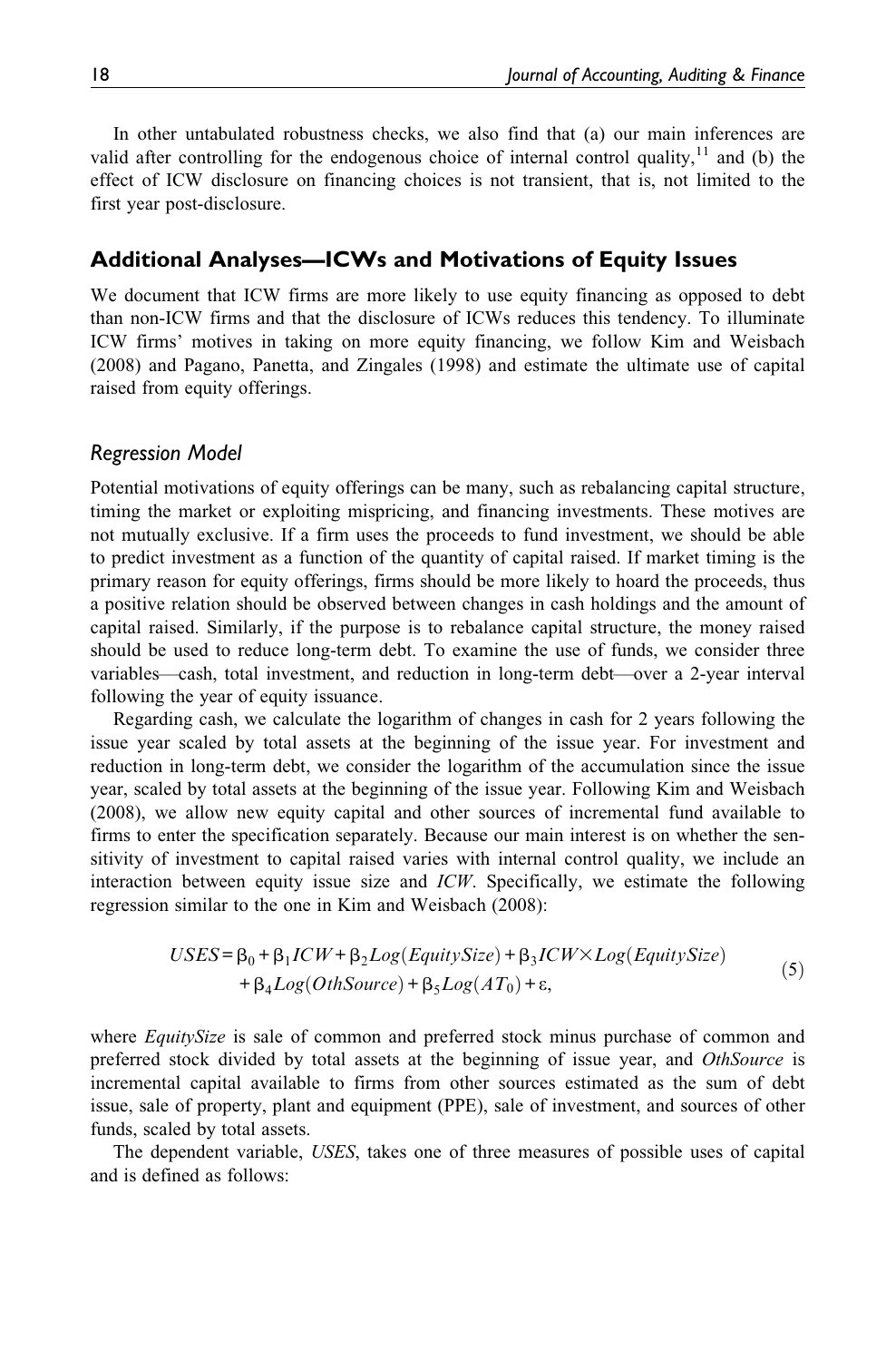$$
USES = Log[\sum_{i=1}^{t} (Invt_i/AT_0)]
$$
  
= Log[(Cash<sub>t</sub> - Cash<sub>0</sub>)/AT<sub>0</sub>]  
= Log[\sum\_{i=1}^{t} (ChgLTD\_i/AT\_0)]

where  $t = 1, 2$  years after equity issuance.  $AT_0$  represents total assets at the beginning of issue year; Invt denotes total investment including capital expenditure, acquisition expense, and R&D expense;  $Cash_t - Cash_0$  represents change in cash savings; ChgLTD is reduction of long-term debt. We estimate Equation 5 for the pre- and post-disclosure samples separately, with standard errors robust to clustering at the firm level.

#### Empirical Results of Impact of ICWs on Use of Equity Issue Proceeds

The results estimated from Equation 5 are reported in Table 7. When the dependent variable is investment, the coefficients on  $ICW$  are positive and significant for the predisclosure sample but not significant for the post-disclosure sample, indicating that ICW firms in general invest more relative to non-ICW firms before the disclosure and the overinvestment is mitigated after the disclosure. The results agree with the findings of Cheng et al. (2013). More importantly, we find that ICW firms invest more equity proceeds than non-ICW firms before the disclosure as the coefficients on the interaction term of equity issue with *ICW* are positive and significant for the pre-disclosure sample, suggesting that funding investments more likely motivates issuance for ICW firms than for non-ICW firms. The coefficient, as expected, turns insignificant post-disclosure, suggesting that the thirst of ICW firms for equity financing to lavish investment subsides after their ICWs become known to the public.

When the dependent variable is change in cash holdings, the positive coefficients on equity issue across all specifications suggest that substantial amounts of capital raised from equity issues are kept as cash. However, we find little evidence that ICW firms keep as cash more money raised from equity offerings than non-ICW firms, as the coefficients on the interaction term are insignificant or negative for both samples. The results suggest that timing the market is unlikely the primary reason for ICW firms' stronger inclination for equity financing pre-disclosure. As to the estimates when the dependent variable is change in long-term debt, we find that consistent with Kim and Weisbach (2008), capital raised from equity issues is less likely to be used to reduce long-term debt than capital from other sources. Interestingly, we find that ICW firms are more likely than non-ICW firms to use equity issue proceeds to rebalance capital structure in both sample periods.<sup>12</sup>

#### Conclusion

We examine the impact of ICWs on firms' financing choices and whether and how firms alter their financing choices after the mandated disclosure of ICWs. We find that ICW firms are more likely to seek external financing than non-ICW firms before disclosing their ICWs but, post-disclosure, become similar in respect of external financing. This suggests that the previously documented increases in the cost of capital suppress ICW firms' proclivity for external capital rather than make external financing difficult. More importantly, we find that, pre-disclosure, ICW firms are more likely than non-ICW firms to use equity financing as opposed to debt and that this propensity vanishes post-disclosure.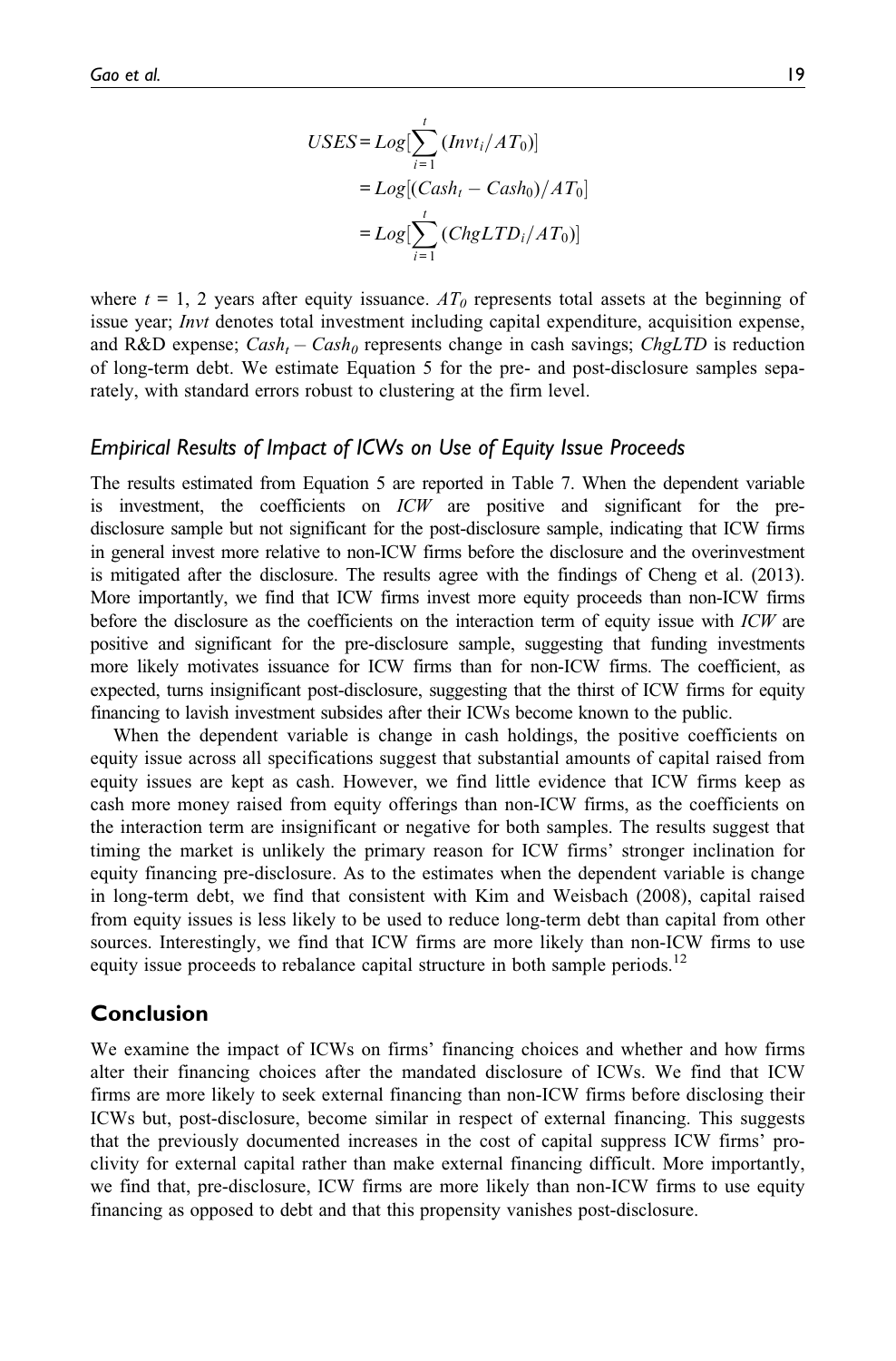| Panel A: Pre-Disclosure. |             |             |             |               |             |                      |  |
|--------------------------|-------------|-------------|-------------|---------------|-------------|----------------------|--|
|                          |             | Investment  |             | Cash holdings |             | Reduction of LT debt |  |
|                          | $yr + 1$    | $yr + 2$    | $yr + 1$    | $yr + 2$      | $yr + 1$    | $yr + 2$             |  |
| Intercept                | $-2.333***$ | $-2.148***$ | 0.342       | 0.460         | $-6.257***$ | $-5.228***$          |  |
|                          | (0.000)     | (0.000)     | (0.315)     | (0.283)       | (0.000)     | (0.000)              |  |
| EquitySize               | $-0.032$    | $-0.052$    | $0.154**$   | $0.228***$    | $-0.500***$ | $-0.474***$          |  |
|                          | (0.459)     | (0.305)     | (0.022)     | (0.001)       | (0.000)     | (0.000)              |  |
| ICW                      | $0.360*$    | $0.572**$   | 0.237       | $-0.417$      | $1.751***$  | $1.763***$           |  |
|                          | (0.086)     | (0.011)     | (0.459)     | (0.225)       | (0.001)     | (0.001)              |  |
| $ICW \times$ EquitySize  | $0.087*$    | $0.113**$   | 0.107       | $-0.068$      | $0.306***$  | $0.269***$           |  |
|                          | (0.063)     | (0.038)     | (0.150)     | (0.409)       | (0.008)     | (0.010)              |  |
| <b>OtherSources</b>      | $0.244***$  | $0.214***$  | $0.303***$  | 0.153         | 0.059       | 0.094                |  |
|                          | (0.000)     | (0.000)     | (0.000)     | (0.102)       | (0.718)     | (0.533)              |  |
| Log(AT)                  | $-0.082**$  | $-0.122***$ | $-0.345***$ | $-0.303***$   | $0.214***$  | $0.168**$            |  |
|                          | (0.026)     | (0.002)     | (0.000)     | (0.000)       | (0.008)     | (0.034)              |  |
| N                        | 300         | 30 I        | 213         | 226           | 224         | 241                  |  |
| $R^2$                    | 13.09%      | 13.49%      | 45.64%      | 29.20%        | 21.14%      | 21.29%               |  |

Table 7. Internal Control Weaknesses and Motivations of Equity Issues.

Panel B: Post-Disclosure.

|                         |             | Investment  |          | Cash holdings |             | Reduction of LT debt |  |
|-------------------------|-------------|-------------|----------|---------------|-------------|----------------------|--|
|                         | $yr + 1$    | $yr + 2$    | $yr + 1$ | $yr + 2$      | $yr + 1$    | $yr + 2$             |  |
| Intercept               | $-2.660***$ | $-2.268***$ | $-1.336$ | $-0.189$      | $-6.206***$ | $-6.000***$          |  |
|                         | (0.000)     | (0.002)     | (0.104)  | (0.325)       | (0.000)     | (0.000)              |  |
| EquitySize              | 0.027       | $-0.049$    | $0.275*$ | $0.149***$    | $-0.328**$  | $-0.628***$          |  |
|                         | (0.733)     | (0.610)     | (0.067)  | (0.000)       | (0.019)     | (0.000)              |  |
| ICW                     | $-0.640$    | $-0.744$    | $-0.394$ | 0.382         | 0.186       | $2.379**$            |  |
|                         | (0.208)     | (0.235)     | (0.643)  | (0.197)       | (0.868)     | (0.042)              |  |
| $ICW \times$ EquitySize | -0.059      | $-0.058$    | $-0.172$ | 0.043         | 0.083       | $0.527**$            |  |
|                         | (0.557)     | (0.639)     | (0.416)  | (0.442)       | (0.687)     | (0.018)              |  |
| <b>OtherSources</b>     | $0.326***$  | $0.398***$  | 0.121    | $0.143***$    | 0.145       | 0.242                |  |
|                         | (0.001)     | (0.001)     | (0.517)  | (0.000)       | (0.494)     | (0.276)              |  |
| Log(AT)                 | 0.057       | $-0.037$    | $-0.098$ | $-0.239***$   | $0.288*$    | 0.216                |  |
|                         | (0.517)     | (0.689)     | (0.498)  | (0.000)       | (0.096)     | (0.153)              |  |
| N                       | 123         | 117         | 76       | 79            | 95          | 98                   |  |
| $R^2$                   | 15.60%      | 17.33%      | 20.44%   | 25.45%        | 16.51%      | 27.34%               |  |

Note. This table presents estimated results on the relation between ICWs and use of equity issue proceeds. The pre-disclosure sample includes firm-years with external financing from 2000 to 2002, necessary information on control variables to conduct the use of equity proceeds analysis, and information on internal control status reported under Section 404 from November 15, 2004, to December 31, 2005. ICW and non-ICW firms are matched based on industry, firm size, and performance. The post-disclosure sample includes firms disclosing internal control weaknesses for the first time from 2004 to 2008 and firms never disclosing internal control weaknesses from 2002 to 2008 with external financing 1 year after the disclosure and necessary information on control variables to conduct the use of equity proceeds analysis. ICW and non-ICW firms are matched based on industry, firm size, and performance. Values of  $p$  based on standard errors robust to clustering at the firm level are provided in parentheses. Variables are as defined in the appendix.

\*\*\*, \*\*, \* denote significance at the 1%, 5%, and 10% levels, respectively.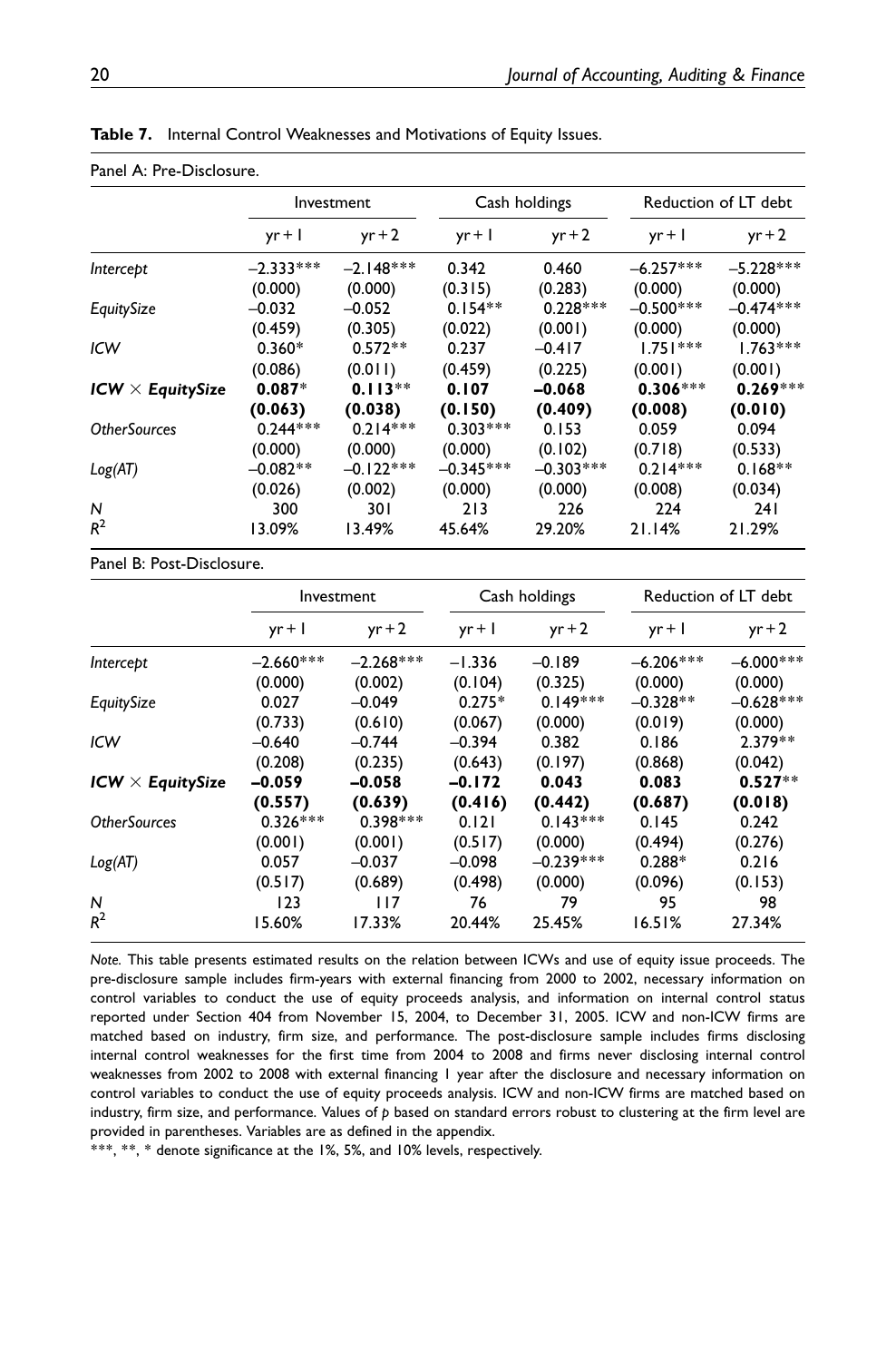To illuminate ICW firms' motives for taking on greater equity financing pre-disclosure, we examine the use of proceeds. We find that ICW firms are more likely than non-ICW firms to use equity issue proceeds to finance investments. After disclosure, ICW and non-ICW firms exhibit similar preferences in using proceeds, suggesting that ICW firms take on more equity with the motive of financing investment and that disclosure ends this practice. Our overall evidence indicates that the ICW disclosure substantially alters corporate information environment and managerial incentives, which leads to significant changes in firms' debt-equity choices.

## Appendix

| <b>External Financing Variable</b>        |     |                                                                                                                                                                                                                                                                                                                                                                                                                                                                                                                                                                                                       |
|-------------------------------------------|-----|-------------------------------------------------------------------------------------------------------------------------------------------------------------------------------------------------------------------------------------------------------------------------------------------------------------------------------------------------------------------------------------------------------------------------------------------------------------------------------------------------------------------------------------------------------------------------------------------------------|
| Dissue                                    | $=$ | Indicator variable equal to one if a firm's net debt issue (long-term debt<br>issuance $(data I )$ – long-term debt reduction $(data I4)$ + change in current<br>debt (data34)) in year t exceeds 5% of its total assets in year $t - 1$ , and zero<br>if net equity issued (sale of common and preferred stock (data $108$ ) -<br>purchase of common and preferred stock (datal 15)) in year t accounts for<br>more than 5% of total assets in year $t - 1$ . Firm-years in which both debt<br>and equity issues exceed 5% of total assets or neither satisfies the 5% cutoff<br>are not considered. |
| Issue                                     | Ξ   | Indicator variable equal to one if a firm's net debt issue (long-term debt<br>issuance (datall) - long-term debt reduction (datall4) + change in current<br>debt (data34)) in year t exceeds 5% of its total assets in year $t - 1$ , or if net<br>equity issued (sale of common and preferred stock (data 108) - purchase of<br>common and preferred stock (data II5)) in year t makes up more than 5% of<br>total assets in year $t - 1$ and zero otherwise.                                                                                                                                        |
| <b>DebtFinSize</b>                        | $=$ | A firm's net debt issuance divided by total external financing (the sum of net<br>debt issuance and net equity issued), where net debt issuance is estimated<br>as long-term debt issuance (datal II) - long-term debt reduction<br>(datal 14) + change in current debt (data34) and net equity issued as sale of<br>common and preferred stock (data 108) - purchase of common and<br>preferred stock (datal 15).                                                                                                                                                                                    |
| <b>TotFinSize</b>                         | Ξ   | Total external financing (the sum of net debt issuance and net equity issued)<br>divided by total assets (data6), where net debt issuance is estimated as long-<br>term debt issuance $(data I )$ – long-term debt reduction $(data I4)$ + change<br>in current debt (data34) and net equity issued as sale of common and<br>preferred stock (data108) - purchase of common and preferred stock<br>$(data115)$ .                                                                                                                                                                                      |
| <b>Internal Control Disclosure Status</b> |     |                                                                                                                                                                                                                                                                                                                                                                                                                                                                                                                                                                                                       |
| ICW                                       |     | Indicator variable equal to one if a firm discloses at least one material<br>weakness between November 15, 2004, and December 31, 2005, and zero<br>otherwise for the pre-disclosure sample; indicator variable equal to one if a<br>firm discloses internal control weaknesses for the first time from 2004 to<br>2008 (excluding firms disclosing ICWs before November 15, 2004), and<br>zero if a firm never discloses an internal control weakness from 2002 to<br>2008 for the post-disclosure sample.                                                                                           |
| CompanyICW                                |     | Indicator variable set to one if a firm reports internal control problems<br>related to lack of segregation of duties, inadequate disclosure controls,<br>ineffective or understaffed audit committee, lack of senior management<br>competency and tone, ineffective internal audit functions, and ineffective<br>personnel and zero otherwise.                                                                                                                                                                                                                                                       |
| AccountICW                                | Ξ   | Indicator variable equal to one for firms reporting only account-level control<br>weaknesses and zero otherwise.                                                                                                                                                                                                                                                                                                                                                                                                                                                                                      |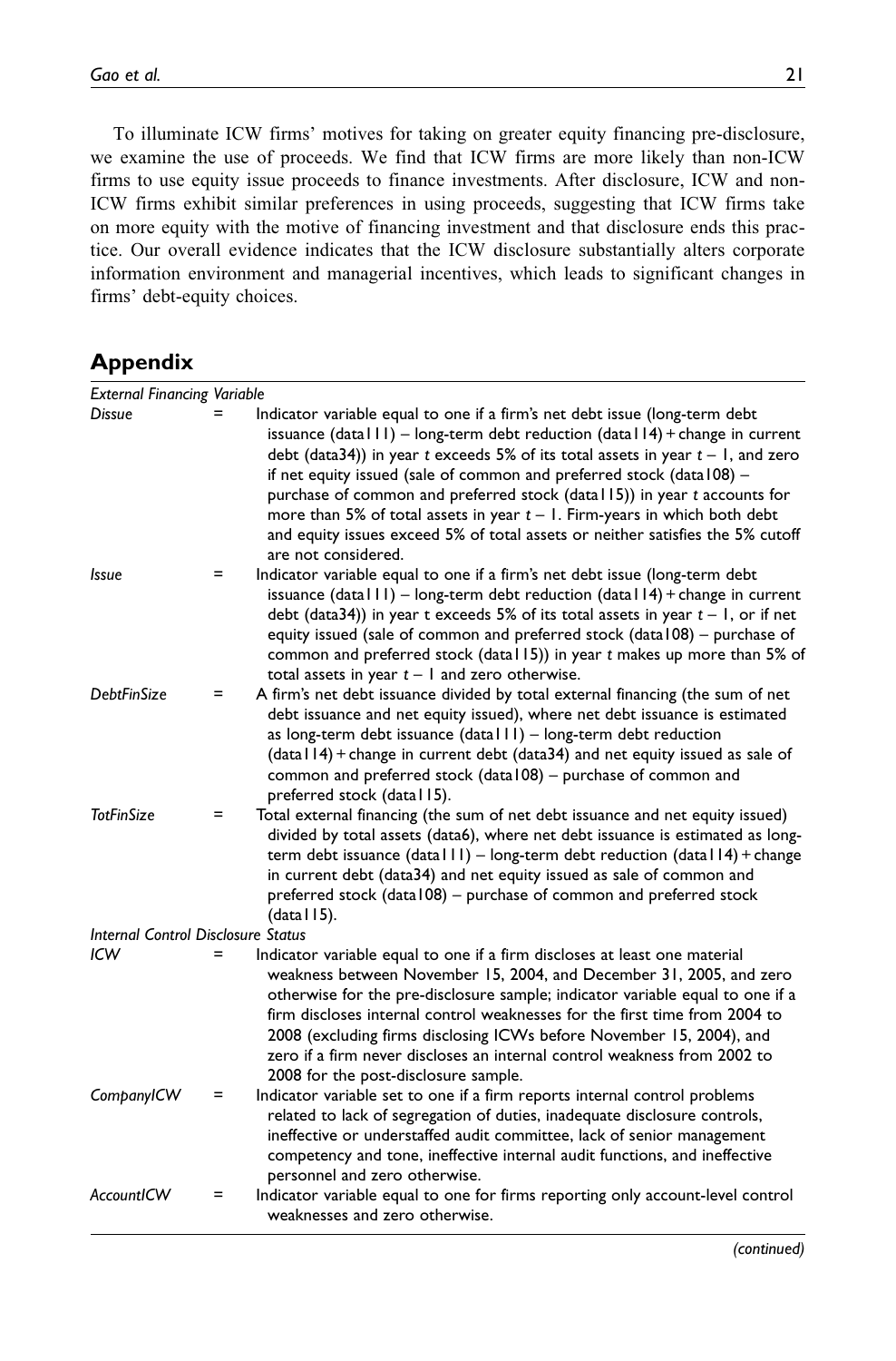|                       |          | Control Variables for Debt-Equity Choice Analysis                                                                                                                                                                                                         |
|-----------------------|----------|-----------------------------------------------------------------------------------------------------------------------------------------------------------------------------------------------------------------------------------------------------------|
| Log(AT)               | $=$      | Natural logarithm of total assets (data6).                                                                                                                                                                                                                |
| FirmAge               | Ξ.       | Number of years since firms entered Compustat.                                                                                                                                                                                                            |
| <b>MTB</b>            | $=$      | Market-to-book ratio estimated as (total assets (data6) - book value of equity<br>$(data60)$ + market value of equity (data25 $\times$ data199)) / total assets (data6).                                                                                  |
| <b>RDS</b>            | $=$      | R&D expense (data46) / sales (data12).                                                                                                                                                                                                                    |
| <b>RDMiss</b>         | $=$      | Indicator variable equal to one if R&D expense (data46) is missing and zero<br>otherwise.                                                                                                                                                                 |
| <b>Tangibility</b>    | $=$      | Property, plant, and equipment (data8) / total assets (data6).                                                                                                                                                                                            |
| ROA                   | $=$      | Operating income before depreciation (data13) / by total assets (data6).                                                                                                                                                                                  |
| <b>ZSCORE</b>         | $=$      | Computed as $(3.3 \times$ pretax income $(data170) + sales (data12) + 1.4 \times$<br>retained earnings (data36) + 1.2 $\times$ (current assets (data4) – current liabilities<br>(data5))) / total assets.                                                 |
| CreRating             | $=$      | Indicator variable equal to one if a firm has a debt rating assigned by Standard<br>& Poor's and zero otherwise.                                                                                                                                          |
| Leverage              | $=$      | Market leverage defined as (short-term debt (data34) + long-term debt<br>(data9)) / market value of total assets, which is calculated as total assets<br>$(data6)$ + market value of equity (data25 $\times$ data199) – book value of equity<br>(data60). |
| DevTgt                | $\equiv$ | Deviation of leverage from the target ratio, which is the predicted value from<br>regression of leverage on a set of control variables.                                                                                                                   |
| Div                   | $=$      | Indicator variable equal to one if a firm pays dividends and zero otherwise.                                                                                                                                                                              |
| Analyst               | $=$      | Number of analysts following a firm.                                                                                                                                                                                                                      |
| BigN                  | $=$      | Indicator variable equal to one if a firm is audited by Big N accounting firms<br>and zero otherwise.                                                                                                                                                     |
| <b>Turnover</b>       | Ξ        | Median value of monthly turnover (shares traded / shares outstanding) over<br>past 12-month period.                                                                                                                                                       |
| Ret                   | $=$      | Monthly stock buy-and-hold return over past 12 months.                                                                                                                                                                                                    |
| <b>MTRB</b>           | $=$      | Simulated marginal tax rate (MTRB) based on operating income before<br>interest deduction.                                                                                                                                                                |
|                       |          | <b>Control Variables for Total External Financing Analysis</b>                                                                                                                                                                                            |
| CashFlow              | $=$      | Average cash flow growth rate over previous 3 years multiplied by past year's<br>cash flows.                                                                                                                                                              |
| Cash                  | $=$      | Cash and cash equivalent divided by total assets.                                                                                                                                                                                                         |
| Std(Ret)              | $=$      | Standard deviation of monthly stock return in the previous year.                                                                                                                                                                                          |
| Investment            | $=$      | Average investment growth rate over previous 3 years multiplied by past<br>year's investment.                                                                                                                                                             |
| <b>WCapital</b>       | =        | Computed as (current assets - current liabilities) / total assets.                                                                                                                                                                                        |
|                       |          | Variables for the Uses of Equity Proceeds Analysis                                                                                                                                                                                                        |
| EquitySize            | $=$      | Net equity issued (sale of common and preferred stock (data 108) - purchase<br>of common and preferred stock (datal 15)) in year t divided by total assets<br>in year $t - 1$ .                                                                           |
| <b>OthSource</b>      | Ξ.       | Incremental fund available to firms from other sources estimated as the sum<br>of debt issue, sale of property, plant and equipment (PPE), sale of<br>investment, and sources of other funds scaled by total assets.                                      |
| Log(AT <sub>0</sub> ) | $=$      | Natural logarithm of total assets at the beginning of the issue year.                                                                                                                                                                                     |
|                       |          |                                                                                                                                                                                                                                                           |

#### Appendix (continued)

#### Acknowledgment

We are grateful to an anonymous reviewer, Bharat Sarath (the editor), Feng Gao, Patricia Naranjo, and workshop participants at the 2014 annual meeting of American Accounting Association for their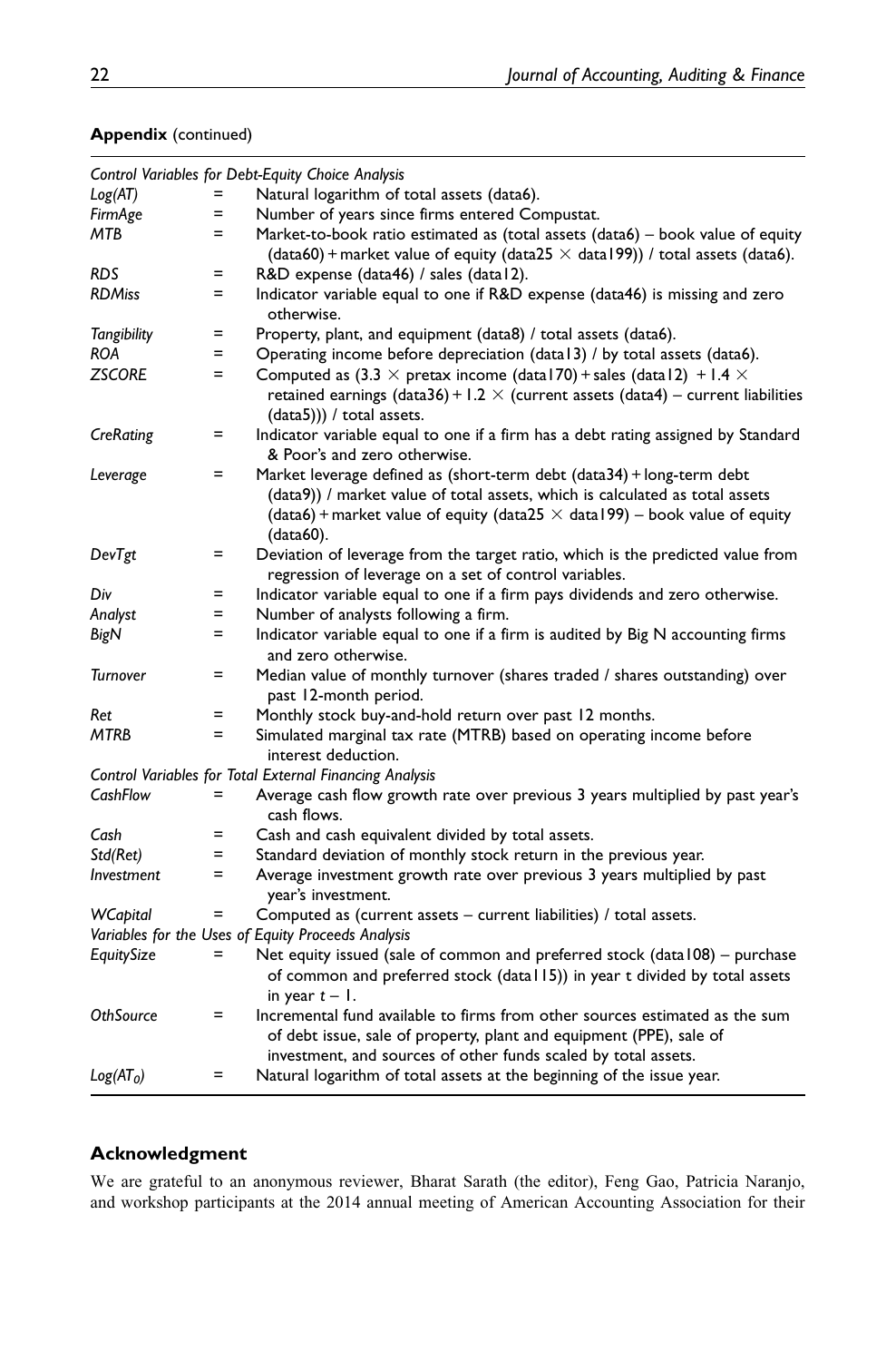helpful comments. We also thank Shirley Che for reading through and editing the manuscript. All remaining errors are our own.

#### Declaration of Conflicting Interests

The author(s) declared no potential conflicts of interest with respect to the research, authorship, and/ or publication of this article.

#### Funding

The author(s) received no financial support for the research, authorship, and/or publication of this article.

#### Notes

- 1. Hope and Thomas (2008) examine the nondisclosure effect of geographic earnings on firms' performance. They first investigate the impact of nondisclosure of geographic earnings post-SFAS 131 on foreign operations and firm value and then examine whether any performance differences also exist pre-SFAS 131.
- 2. SOX Section 302 requires management to assess and report the effectiveness of firm internal control over financial reporting and Section 404 demands both management assessment of, and auditor attestation to, the effectiveness of internal control. While managers may have some discretion over Section 302 reporting, their discretion is limited by auditor attestation to Section 404 reporting.
- 3. Doyle, Ge, and McVay (2007b) note that many ICWs have been around for some time before the mandated disclosure. We discuss the feasibility of using backfilling to code ICW firms and possible measurement errors related to the backfilling in detail in later sections.
- 4. As noted by Chen, Cheng, and Lo (2013), the costs of private and public debt are only available for firms obtaining bank loans or those that have access to public debts. It is unclear what the cost would have been had other firms also obtained debt financing; it could be higher or lower than that estimated for firms with debt financing.
- 5. Some firms might disclose ICWs under Section 302 (effective as of August 29, 2002) but remediate them before Section 404 became effective. If so, we still code the firms as ICW firms. We have 57 firms falling into this case. We acknowledge possible measurement errors to code firms using backfilling. Prior studies, however, indicate that backfilling seems to be a feasible way. For example, Doyle, Ge, and McVay (2007a) measure proxies for accruals quality from 1996 to 2002 (financial period) and assume that firms that disclosed ICWs from August 2002 to November 2005 (disclosure period) have ICWs during the financial period. Cheng, Dhaliwal, and Zhang (2013) use backfilling for 1 year to examine how ICW disclosure affects firms' investment efficiency.
- 6. If, instead, we allow the pre- and post-disclosure samples to overlap by constructing the predisclosure sample as 3 year preceding the disclosure year  $(t)$  and the post-disclosure sample as 3 year following the disclosure year, the 2 years of proceeds usage for the pre-disclosure sample  $(t - 1)$  will include year  $t + 1$ , the year in the post-disclosure sample, making it difficult to draw clear inferences.
- 7. Equity issues include all share issuances that result in cash flows to the firm, such as SEOs, private placements, rights offerings, stock sales through direct purchase plans, preferred stock issues, conversions of debt and preferred stock, and employee options, grants, and benefit plans. The only share issuances that are excluded from this measure are those that do not result in cash flows to the firm (e.g., stock-financed mergers). Equity issue in our sample therefore is not limited to SEOs. As shown by Fama and French (2005), most of the share issuances are not SEOs.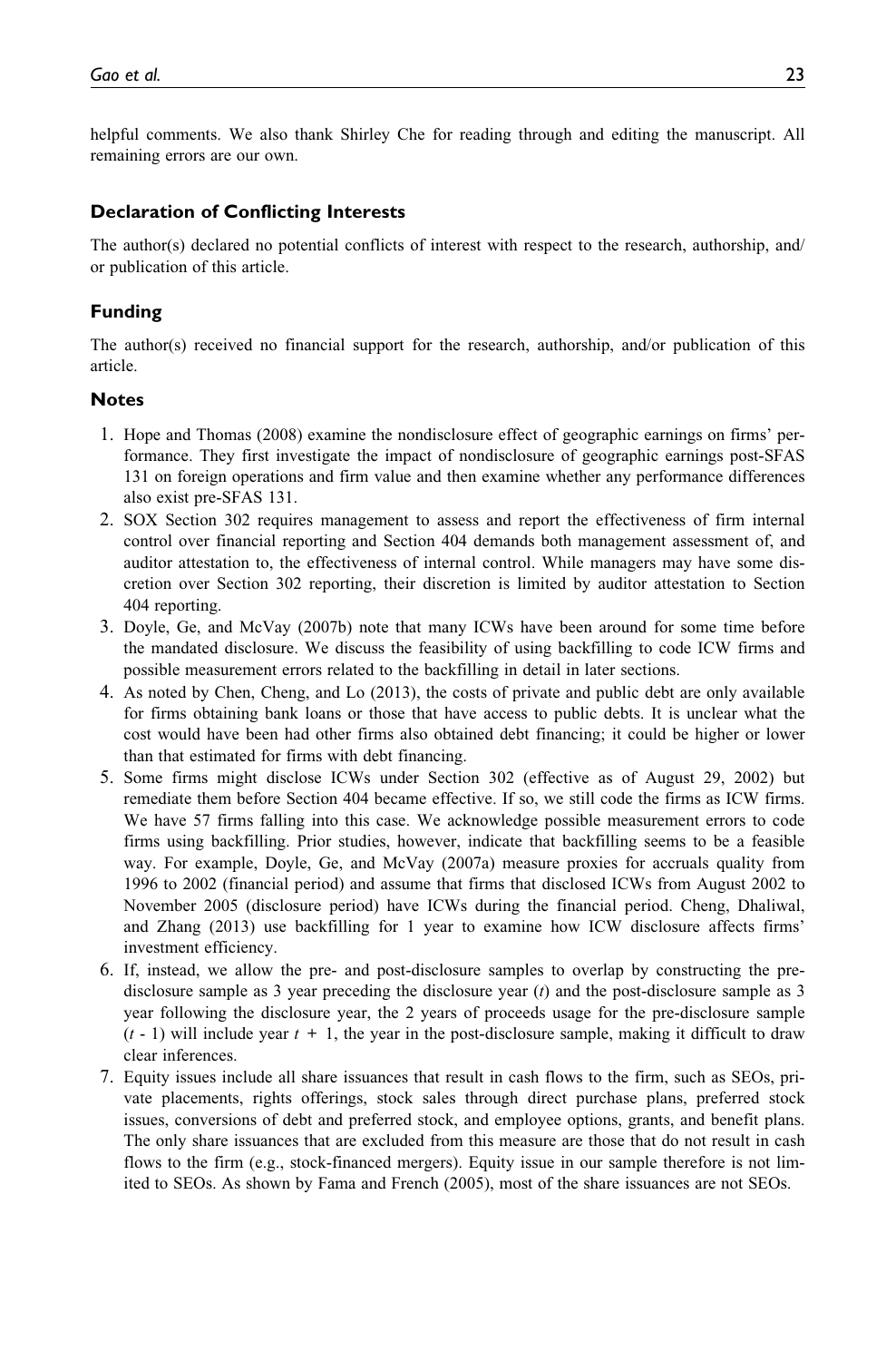- 8. To investigate the likelihood of external financing, we use a sample of firms with and without external financing. We employ the same matching method discussed above to identify a non-ICW control firm for each ICW firm.
- 9. The 3.0% increase in the likelihood of issuing equity is the estimated marginal effect of the  $ICW$ variable on equity issue probability, which is the expected increase in the equity issue probability as a function of the ICW variable, holding all other variables at the sample means.
- 10. The variable,  $CompanyICW$ , is set to one if a firm reports internal control problems related to lack of segregation of duties, inadequate disclosure controls, ineffective or understaffed audit committee, lack of senior management competency and tone, ineffective internal audit functions, and ineffective personnel, and zero otherwise. The variable, AccountICW, is equal to one for firms reporting only account-level control weaknesses, and zero otherwise.
- 11. We tackle the endogeneity issue using a technique suggested by Wooldridge (2002), which involves three steps. In the first step, we predict internal control quality by regressing ICW on a set of variables identified by prior research to be related to ICWs. In Steps 2 and 3, we follow a standard instrumental approach, with the predicted value obtained from Step 1 as an instrument. For the size of equity financing (Equation 2), we use the traditional two-stage least squares (2SLS) estimation procedure. The untabulated results show that the coefficients on  $ICW$  remain negative and significant pre-disclosure and insignificant post-disclosure, indicating that our main inferences are valid after controlling for the endogenous choice of internal control quality.
- 12. We also examine the relation between ICW and CEO compensation and find that there is no significant difference between ICW and non-ICW firms pre- and post-disclosure in total compensation, option grants, restricted stocks, cash compensation, and composition of compensation. However, we find both ICW and non-ICW firms lower their option-based compensation post-SOX (with no significant difference between the two types of firms), consistent with the notion that firms slash option grants after SOX. We obtain similar results while looking at compensation for top five executives. This is, indeed, an interesting area for future research.

#### **References**

- Altman, E. I. (1968). Financial ratios, discriminant analysis and the prediction of corporate bankruptcy. The Journal of Finance, 23, 589-609.
- Ashbaugh-Skaife, H., Collins, D. W., & Kinney, W. R., Jr. (2007). The discovery and reporting of internal control deficiencies prior to SOX-mandated audits. Journal of Accounting  $\&$  Economics, 44, 166-192.
- Ashbaugh-Skaife, H., Collins, D. W., Kinney, W. R., Jr., & LaFond, R. (2009). The effect of SOX internal control deficiencies on firm risk and cost of equity. Journal of Accounting Research, 47, 1-43.
- Baker, M., & Wurgler, J. (2002). Market timing and capital structure. The Journal of Finance, 57, 1- 32.
- Biddle, G., Hilary, G., & Verdi, R. (2009). How does financial reporting quality relate to investment efficiency? Journal of Accounting & Economics, 48, 112-131.
- Chaney, P. K., & Lewis, C. M. (1995). Earnings management and firm valuation under asymmetric information. Journal of Corporate Finance, 1, 319-345.
- Chang, X., Dasgupta, S., & Hilary, G. (2006). Analyst coverage and financing decisions. The Journal of Finance, 61, 3009-3048.
- Chang, X., Dasgupta, S., & Hilary, G. (2009). The effect of auditor quality on financing decisions. The Accounting Review, 84, 1085-1117.
- Chen, X., Cheng, Q., & Lo, A. K. (2013). Accounting restatements and external financing choices. Contemporary Accounting Research, 30, 750-779.
- Cheng, M., Dhaliwal, D., & Zhang, Y. (2013). Does investment efficiency improve after the disclosure of material weaknesses in internal control over financial reporting? Journal of Accounting & Economics, 56, 1-18.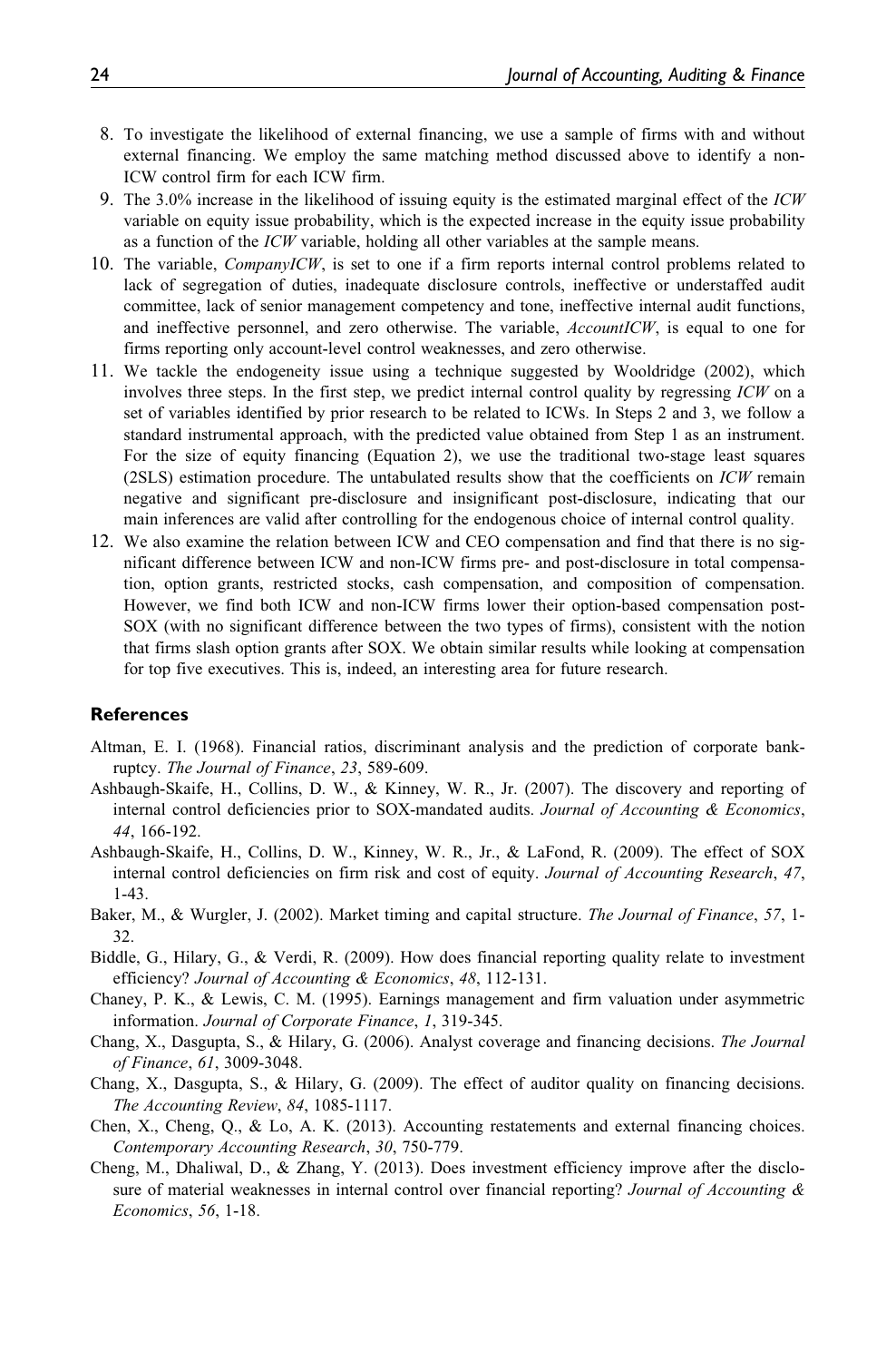- Dechow, P., Ge, Q., & Schrand, C. (2010). Understanding earnings quality: A review of the proxies, their determinants and their consequences. Journal of Accounting & Economics, 50, 344-401.
- Dhaliwal, D., Hogan, C., Trezevant, R., & Wilkins, M. (2011). Internal control disclosures, monitoring, and the cost of debt. The Accounting Review, 86, 1131-1156.
- D'Mello, R., Gao, X., & Jia, Y. (2017). Internal control and internal capital allocation: Evidence from internal capital markets of multi-segment firms. Review of Accounting Studies, 22, 251-287.
- Doyle, J. T., Ge, W., & McVay, S. (2007a). Accruals quality and internal control over financial reporting. The Accounting Review, 82, 1141-1170.
- Doyle, J. T., Ge, W., & McVay, S. (2007b). Determinants of weaknesses in internal control over financial reporting. Journal of Accounting & Economics, 44, 193-223.
- Fama, E. F., & French, K. R. (2002). Testing trade-off and pecking order predictions about dividends and debt. Review of Financial Studies, 15, 1-33.
- Fama, E. F., & French, K. R. (2005). Financing decisions: Who issues stock? Journal of Financial Economics, 76, 549-582.
- Faulkender, M., & Petersen, M. A. (2006). Does the source of capital affect capital structure? Review of Financial Studies, 19, 45-79.
- Frank, M. Z., & Goyal, V. K. (2003). Testing the pecking order theory of capital structure. Journal of Financial Economics, 67, 217-248.
- Frankel, R., McNichols, M., & Wilson, G. P. (1995). Discretionary disclosure and external financing. The Accounting Review, 70, 135-150.
- Gao, X., & Jia, Y. (2016). Internal control over financial reporting and the safeguarding of corporate resources: Evidence form the value of cash holdings. Contemporary Accounting Research, 33, 783-814.
- Gao, X., & Jia, Y. (2017). The role of internal control in the equity issue market: Evidence from seasoned equity offerings. Journal of Accounting, Auditing & Finance, 32, 303-328.
- Graham, J. R. (1996). Proxies for the corporate marginal tax rate. Journal of Financial Economics, 42, 187-221.
- Harris, M., & Raviv, A. (1996). The capital budgeting process: Incentives and information. The Journal of Finance, 51, 1139-1174.
- Hayn, C. (1995). The information content of losses. Journal of Accounting & Economics, 20, 125-153.
- Hoitash, U., Hoitash, R., & Bedard, J. C. (2009). Corporate governance and internal control over financial reporting: A comparison of regulatory regimes. The Accounting Review, 84, 839-867.
- Hope, O.-K., & Thomas, W. B. (2008). Managerial empire building and firm disclosure. Journal of Accounting Research, 46, 591-626.
- Hovakimian, A., Hovakimian, G., & Tehranian, H. (2004). Determinants of target capital structure: The case of dual debt and equity issues. *Journal of Financial Economics*, 71, 517-540.
- Jensen, M. C., & Meckling, W. H. (1976). Theory of the firm: Managerial behavior, agency costs and ownership structure. Journal of Financial Economics, 3, 305-360.
- Jung, K., Kim, Y.-C., & Stulz, R. (1996). Timing, investment opportunities, managerial discretion, and the security issue decision. Journal of Financial Economics, 42, 159-186.
- Kim, J.-B., Song, B. Y., & Zhang, L. (2011). Internal control weakness and bank loan contracting: Evidence from SOX Section 404 disclosures. The Accounting Review, 86, 1157-1188.
- Kim, W., & Weisbach, M. S. (2008). Motivations for public equity offers: An international perspective. Journal of Financial Economics, 87, 281-307.
- Lang, M. H., & Lundholm, R. J. (2000). Voluntary disclosure and equity offerings: Reducing information asymmetry or hyping the stock? Contemporary Accounting Research, 17, 623-662.
- Lobo, G., & Zhou, J. (2010). Changes in discretionary financial reporting behavior following the Sarbanes-Oxley Act. Journal of Accounting, Auditing & Finance, 25, 1-26.
- Lucas, D. J., & McDonald, R. L. (1990). Equity issues and stock price dynamics. The Journal of Finance, 45, 1019-1043.